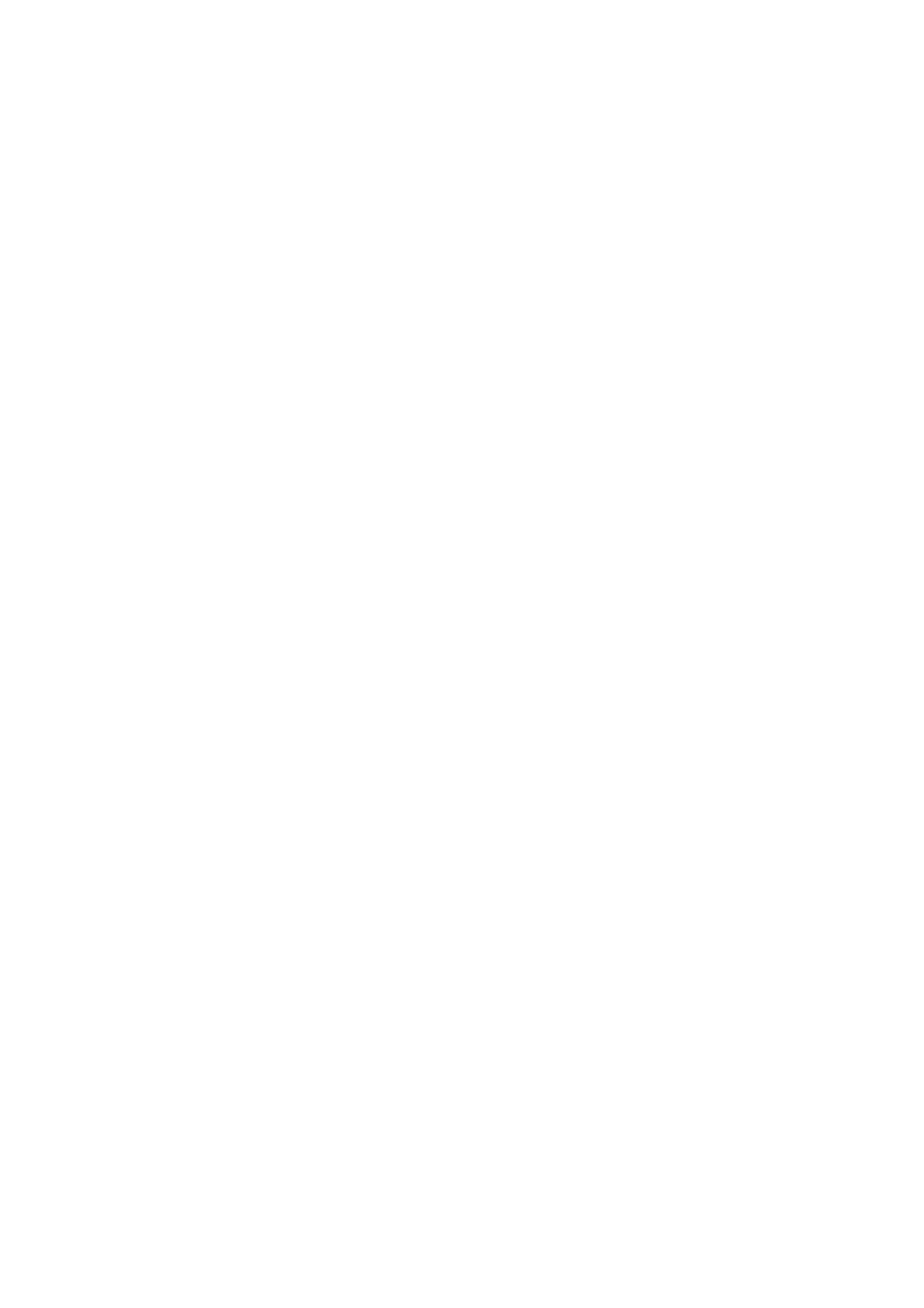#### **Abstract**

This thesis proposes a way to design software for Monte Carlo simulation that facilitates the simulation of many different kinds of stochastic processes. Monte Carlo simulation is a powerful tool that has applications in many financial contexts. One important application is the pricing of complex financial derivatives.

Pricing derivatives is a recurring problem for many financial institutions. Many different kinds of derivatives exist on the financial markets, and new kinds are introduced continually. A software for Monte Carlo simulation that is adaptable to price different derivatives could potentially save money, time and effort.

The thesis provides an introduction to Monte Carlo simulation in the financial markets. An analysis of the problem considered in the thesis project is given and a design of a Monte Carlo simulation engine is given. Finally, examples illustrating the use of the software are given.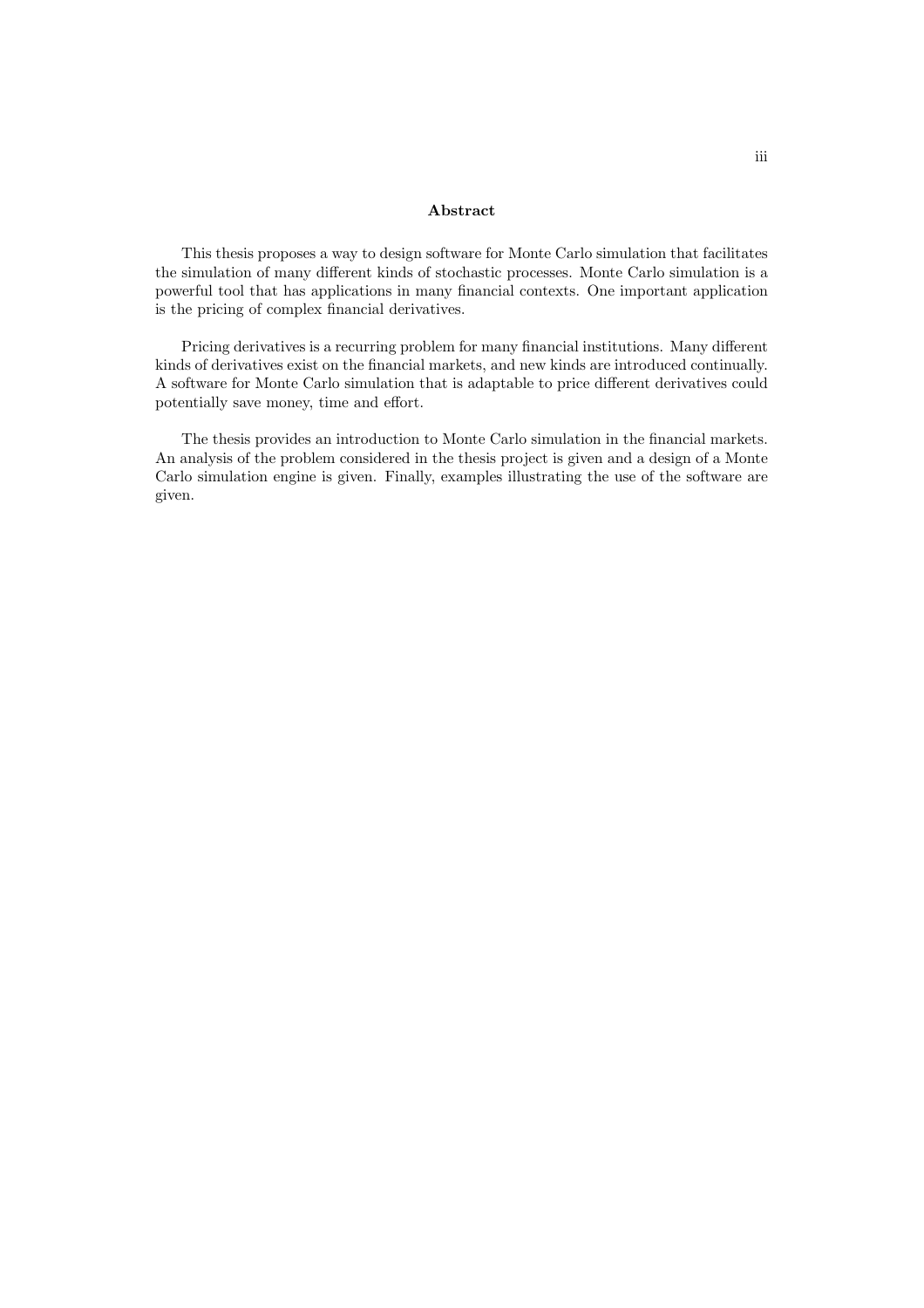#### **Sammanfattning**

Detta examensarbete föreslår en mjukvarudesign för Monte Carlo- simuleringar. Designen möjliggör att olika sorters stokastiska processer kan simuleras. Monte Carlo- simuleringar är ett kraftfullt verktyg med många tillämpningar i finansiella sammanhang. En viktig tillämpning är värdering av finansiella derivatinstrument.

Värdering av derivatinstrument är ett återkommande problem för finansinriktade företag. Det finns många olika typer av derivatinstrument redan idag, och antalet ökar kontinuerligt i takt med att nya finansrelaterade behov leder till nya lösningar. En mjukvara för Monte Carlo- simuleringar som lätt kan anpassas för att simulera olika typer av derivat skulle kunna spara mycket tid och pengar.

Denna uppsats ger en introduktion till hur Monte Carlo- simuleringar utförs för finansiella derivat. En analys av det problem som ligger till grund för arbetet ges och designen av den resulterande mjukvaran redogörs för. Avslutningsvis ges exempel på hur mjukvaran kan användas.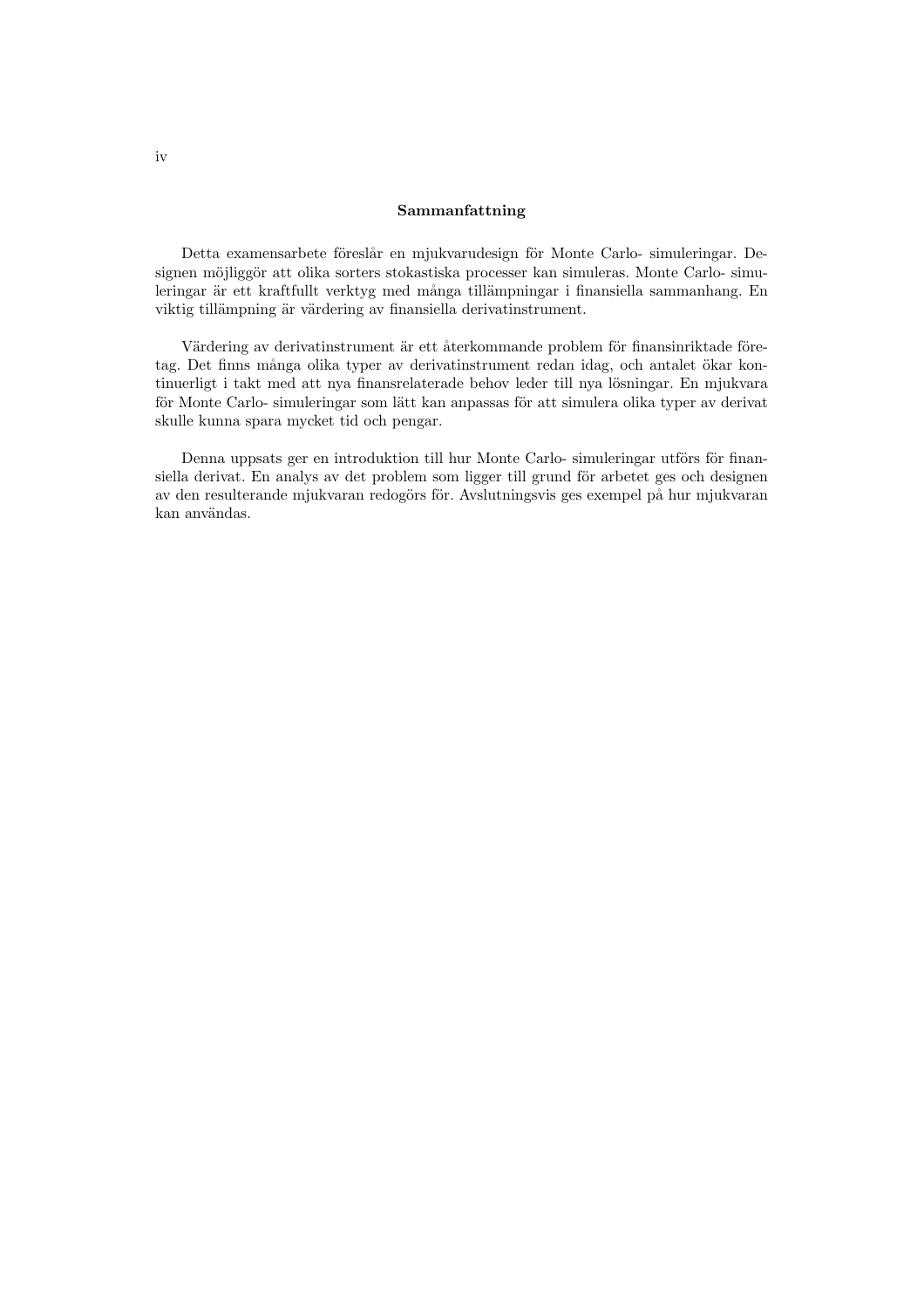# **Contents**

|          | Contents<br>v                 |                                                                                  |                |  |  |  |  |
|----------|-------------------------------|----------------------------------------------------------------------------------|----------------|--|--|--|--|
| 1        | Problem                       |                                                                                  |                |  |  |  |  |
|          | 1.1                           |                                                                                  | $\mathbf{1}$   |  |  |  |  |
|          | 1.2                           |                                                                                  | $\overline{2}$ |  |  |  |  |
|          | 1.3                           |                                                                                  | $\overline{2}$ |  |  |  |  |
| $\bf{2}$ | $\mathbf{5}$<br><b>Theory</b> |                                                                                  |                |  |  |  |  |
|          | 2.1                           | Derivatives                                                                      | $\overline{5}$ |  |  |  |  |
|          | 2.2                           |                                                                                  | $\overline{7}$ |  |  |  |  |
|          |                               | 2.2.1<br>Call and put options $\ldots \ldots \ldots \ldots \ldots \ldots \ldots$ | $\overline{7}$ |  |  |  |  |
|          |                               | 2.2.2                                                                            | 8              |  |  |  |  |
|          |                               | 2.2.3                                                                            | 8              |  |  |  |  |
|          | 2.3                           | Asset Models                                                                     | 9              |  |  |  |  |
|          |                               | 2.3.1                                                                            | 10             |  |  |  |  |
|          |                               | 2.3.2                                                                            | 12             |  |  |  |  |
|          | 2.4                           | The Monte Carlo method                                                           | 13             |  |  |  |  |
|          |                               | Monte Carlo in financial markets $\dots \dots \dots \dots \dots \dots$<br>2.4.1  | 14             |  |  |  |  |
|          |                               | 2.4.2                                                                            | 17             |  |  |  |  |
| 3        | Analysis<br>21                |                                                                                  |                |  |  |  |  |
|          | 3.1                           |                                                                                  | 21             |  |  |  |  |
|          | 3.2                           |                                                                                  | 21             |  |  |  |  |
|          | 3.3                           |                                                                                  | 21             |  |  |  |  |
|          |                               | 3.3.1                                                                            | 22             |  |  |  |  |
|          |                               | 3.3.2<br>The derivative                                                          | 22             |  |  |  |  |
|          |                               | 3.3.3<br>Simulation variance reduction techniques $\ldots \ldots \ldots$         | 23             |  |  |  |  |
|          |                               | 3.3.4                                                                            | 23             |  |  |  |  |
|          | 3.4                           |                                                                                  | 23             |  |  |  |  |
| 4        | Results                       |                                                                                  | 25             |  |  |  |  |
|          | 4.1                           |                                                                                  | 25             |  |  |  |  |
|          | 4.2                           |                                                                                  | 27             |  |  |  |  |
|          |                               | 4.2.1                                                                            | 27             |  |  |  |  |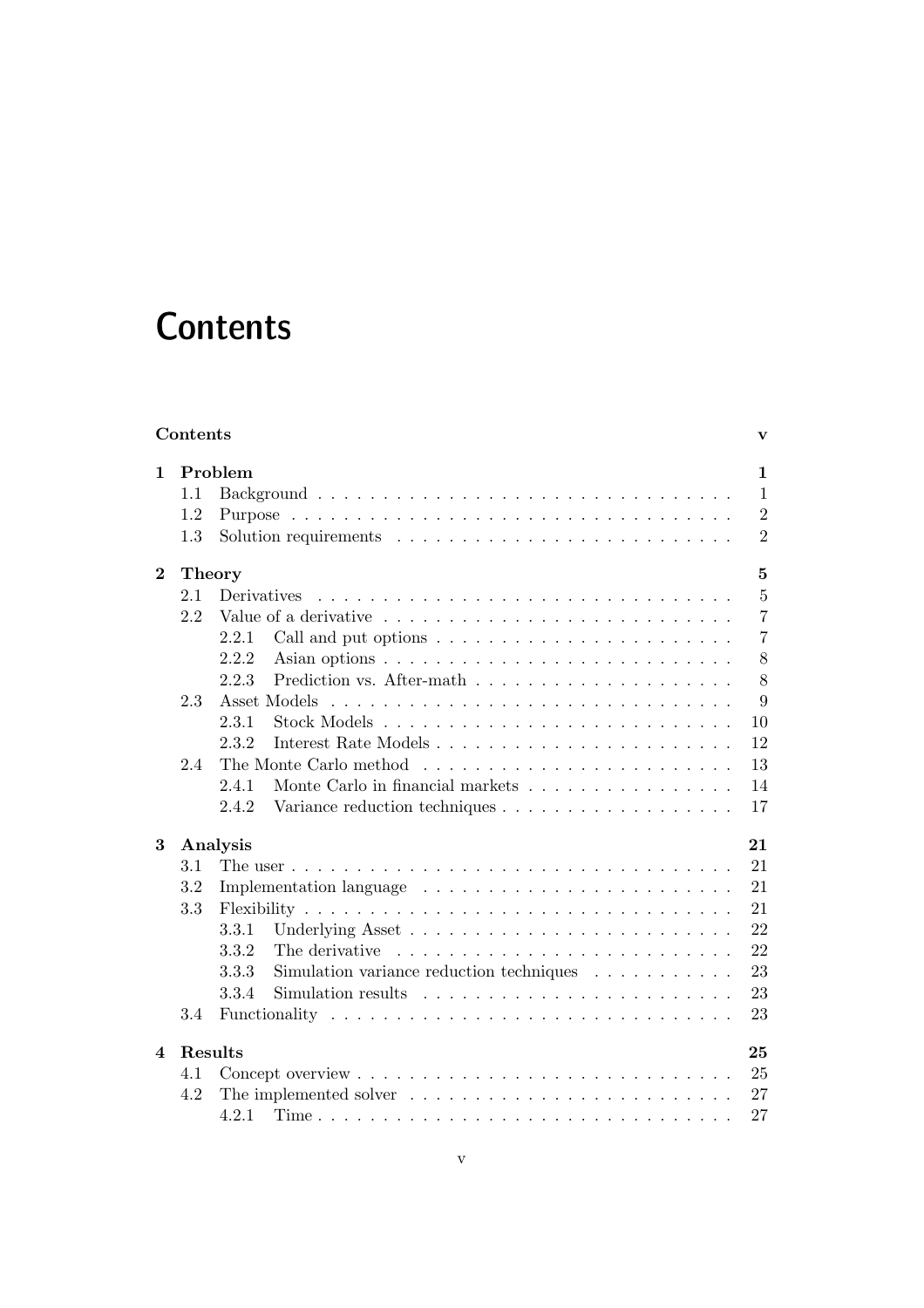#### vi CONTENTS

|   |                           | 4.2.2<br>4.2.3  |                                                                                           | 28<br>28 |  |  |  |
|---|---------------------------|-----------------|-------------------------------------------------------------------------------------------|----------|--|--|--|
|   |                           | 4.2.4           |                                                                                           | 30       |  |  |  |
|   |                           | 4.2.5           |                                                                                           | 32       |  |  |  |
|   |                           | 4.2.6           |                                                                                           | 33       |  |  |  |
| 5 |                           | <b>Examples</b> |                                                                                           | 35       |  |  |  |
|   | 5.1                       |                 | The problem $\ldots \ldots \ldots \ldots \ldots \ldots \ldots \ldots \ldots \ldots$       | 35       |  |  |  |
|   |                           | 5.1.1           |                                                                                           | 35       |  |  |  |
|   |                           | 5.1.2           | The call option $\ldots \ldots \ldots \ldots \ldots \ldots \ldots \ldots \ldots$          | 36       |  |  |  |
|   |                           | 5.1.3           | The Asian call option $\ldots \ldots \ldots \ldots \ldots \ldots \ldots$                  | 36       |  |  |  |
|   | 5.2                       |                 | Setting up the solver $\dots \dots \dots \dots \dots \dots \dots \dots \dots \dots \dots$ | 36       |  |  |  |
|   |                           | 5.2.1           | The node $\ldots \ldots \ldots \ldots \ldots \ldots \ldots \ldots \ldots \ldots$          | 36       |  |  |  |
|   |                           | 5.2.2           | The underlying $\dots \dots \dots \dots \dots \dots \dots \dots \dots \dots$              | 36       |  |  |  |
|   |                           | 5.2.3           | The call option $\ldots \ldots \ldots \ldots \ldots \ldots \ldots \ldots \ldots$          | 37       |  |  |  |
|   |                           | 5.2.4           | The Asian call option $\ldots \ldots \ldots \ldots \ldots \ldots \ldots$                  | 37       |  |  |  |
|   |                           | 5.2.5           | The sampling function $\ldots \ldots \ldots \ldots \ldots \ldots \ldots$                  | 38       |  |  |  |
|   | 5.3                       |                 | The results $\ldots \ldots \ldots \ldots \ldots \ldots \ldots \ldots \ldots \ldots$       | 38       |  |  |  |
|   | <b>Bibliography</b><br>41 |                 |                                                                                           |          |  |  |  |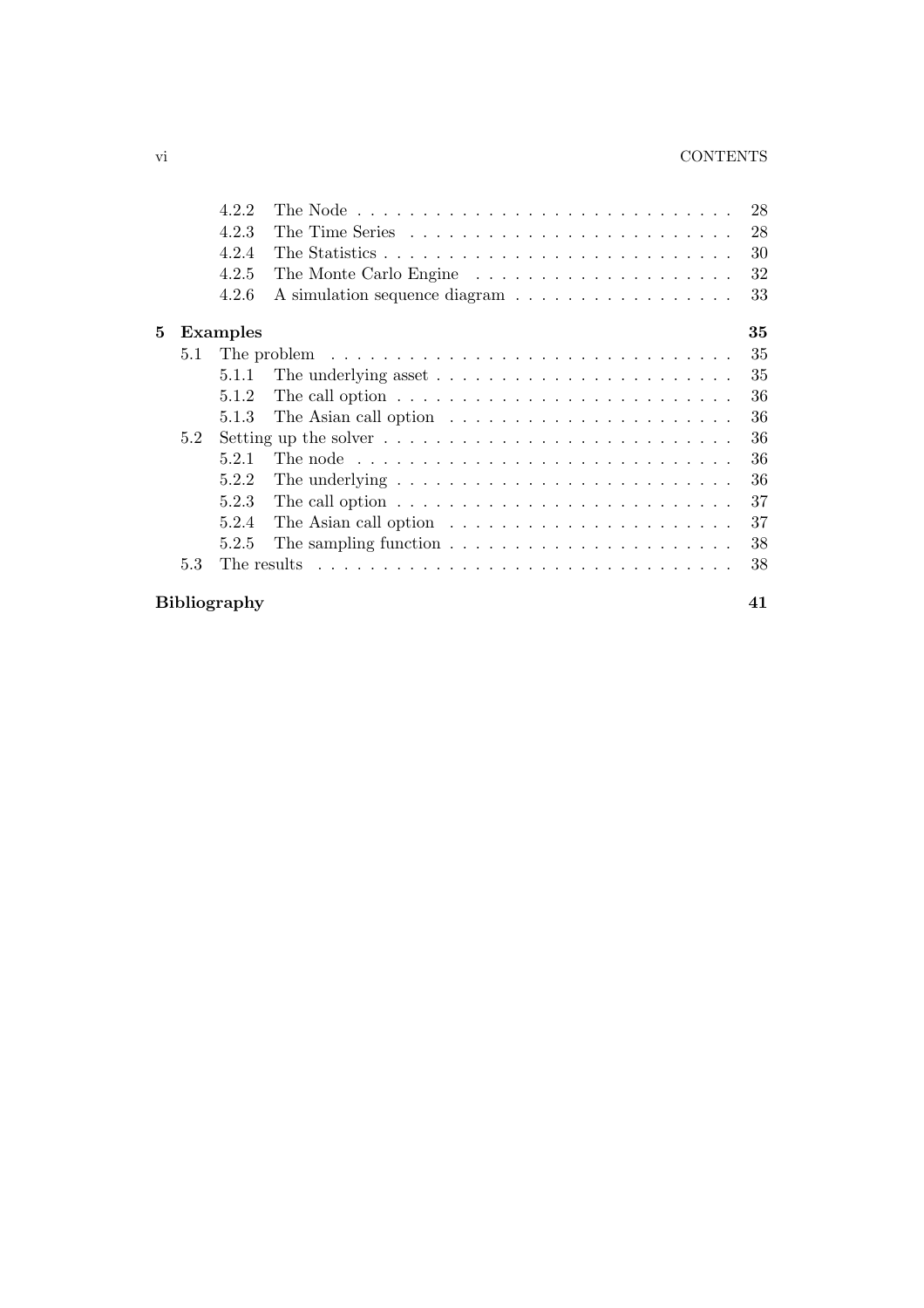# Chapter 1

# Problem Problem

# 1.1 Background

Monte Carlo simulation of is a method for valuing derivativs that has achieved much interest during the last decades. It is a flexible method that has proved suitable to value complex financial instruments. The method is used by financial institutions throughout the world to price mortgages, pension plans, building contracts and financial derivatives, to name a few applications.

Algorithmica Research AB is a company that develops software applications for the financial markets. The company has focused on solutions for trading and trading support. One of the products the company offers is Quantlab, a software environment that facilitates simulation and visualisation of trading scenarios. Users of the system work in workspaces. The workspaces provides visualisation of outputs from a set of simulations.

Quantlab comes in two editions,corresponding to a segmentation of the users into two groups. The first edition is aimed at *developers*. It provides an extensive functionality,and is usually used to create work spaces for traders and sales staff at financial institutions. The second edition is aimed at a group denoted *users*. Users are able to analyse the scenarios in work spaces and change input parameters. Users are typically traders and sales staff.

It is usually the case that a workspace developed by a developer is used by users in the same organisation, even if exceptions  $\text{exist}^1$ . To keep these two user-groups apart in this text, I will in this report refer to the first group as developers, and to the second group as users, unless the intended group is obvious from the context of the text.

<sup>1</sup>Algorithmica Research AB has occasionally developed workspaces for clients who did not wish or could do the work themselves.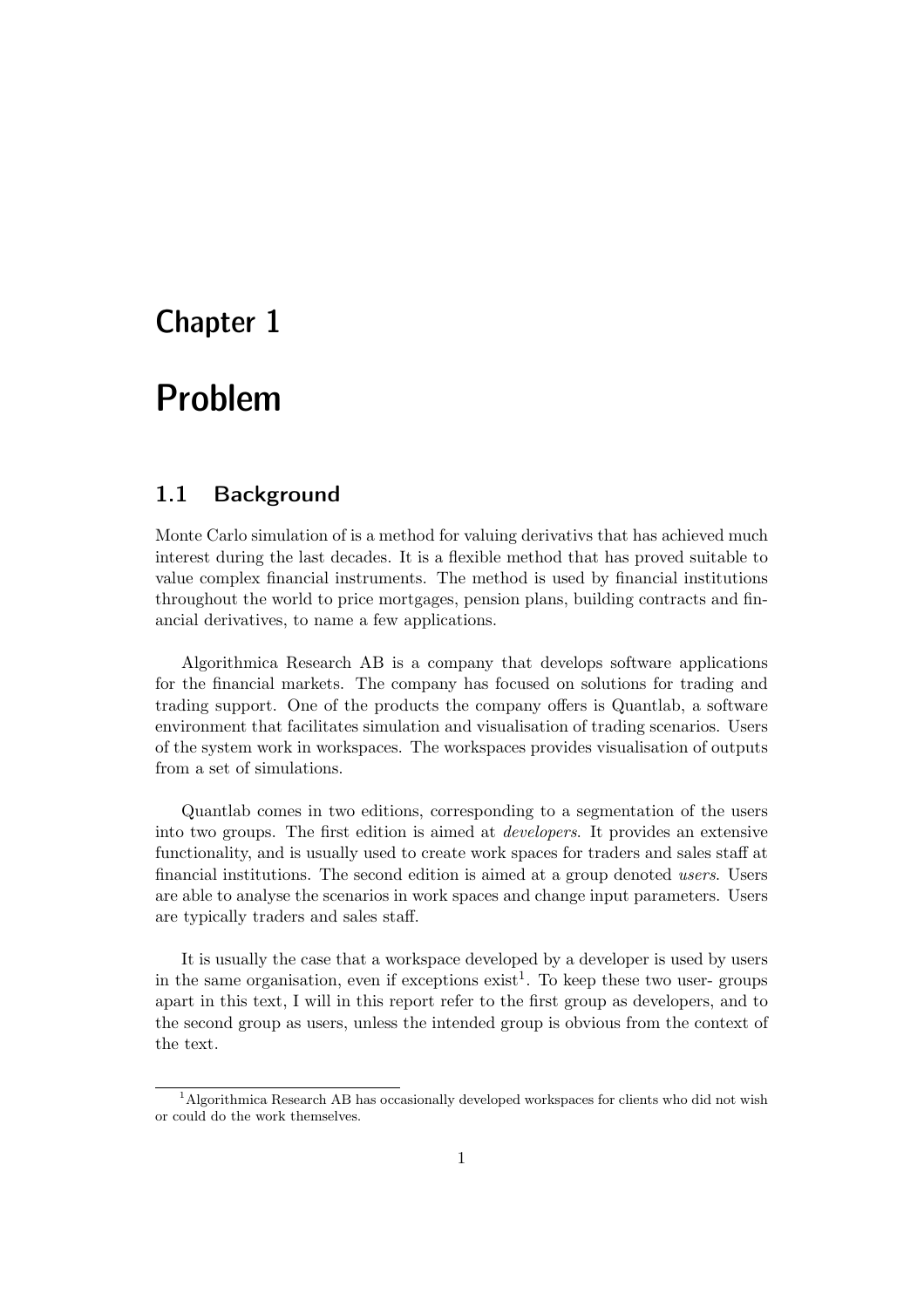QuantLab also provides an expression language,QuantLang,which may be used to develop workspaces. For the advanced user there is a  $C++$  API available, that is intended to provide the developer with an easily extendable programming environment. A developer may extend the QuantLab functionality by creating a dynamic link library (dll) complying with the API. QuantLab offers a developer to specify additional dlls to include.

Quantlab is a product is under constant development. One desired feature in a future version of the product would be an engine for Monte Carlo simulation of derivatives.

## 1.2 Purpose

The purpose of the project is to design and implement prototype software for Monte Carlo simulations of financial derivatives, adaptable to Algorithmica Research's QuantLab product.

## 1.3 Solution requirements

The solution was to be developed within the boundaries set by the nature of the problem and the needs of Algorithmica Research's clients.

The first requirement was that the engine was to evaluate a vast variety of different derivatives. In general, it is very hard to predict what kinds of derivatives Algorithmica's clients wish to value. It is therefore neccessary that the software allows the client to specify the conditions for the valuation herself. The conditions are introduced below.

The models used to simulate paths of the underlying are numerous. Besides the commonly available models, it is common that Algorithmica's clients develop models of their own. It not always the case that the models used by clients is publicly available. The financial markets are highly competitive and clients are protective of information of the models they use to evaluate derivatives. To avoid disclosing the models used, and to provide flexibility to use any model, the software would ideally allow the user to define the model herself.

Given a path of the underlying, the value of a derivative is defined by a pay-off rule on that path. The pay-off rule can take any form, spreading from simple rules for European call and put options to much more complex rules, such as knockin/-out rules and different kinds of averages. Given the difficulty to predict what derivatives the client wish to model, now and in the future, pay-off rules are also to be client- defined.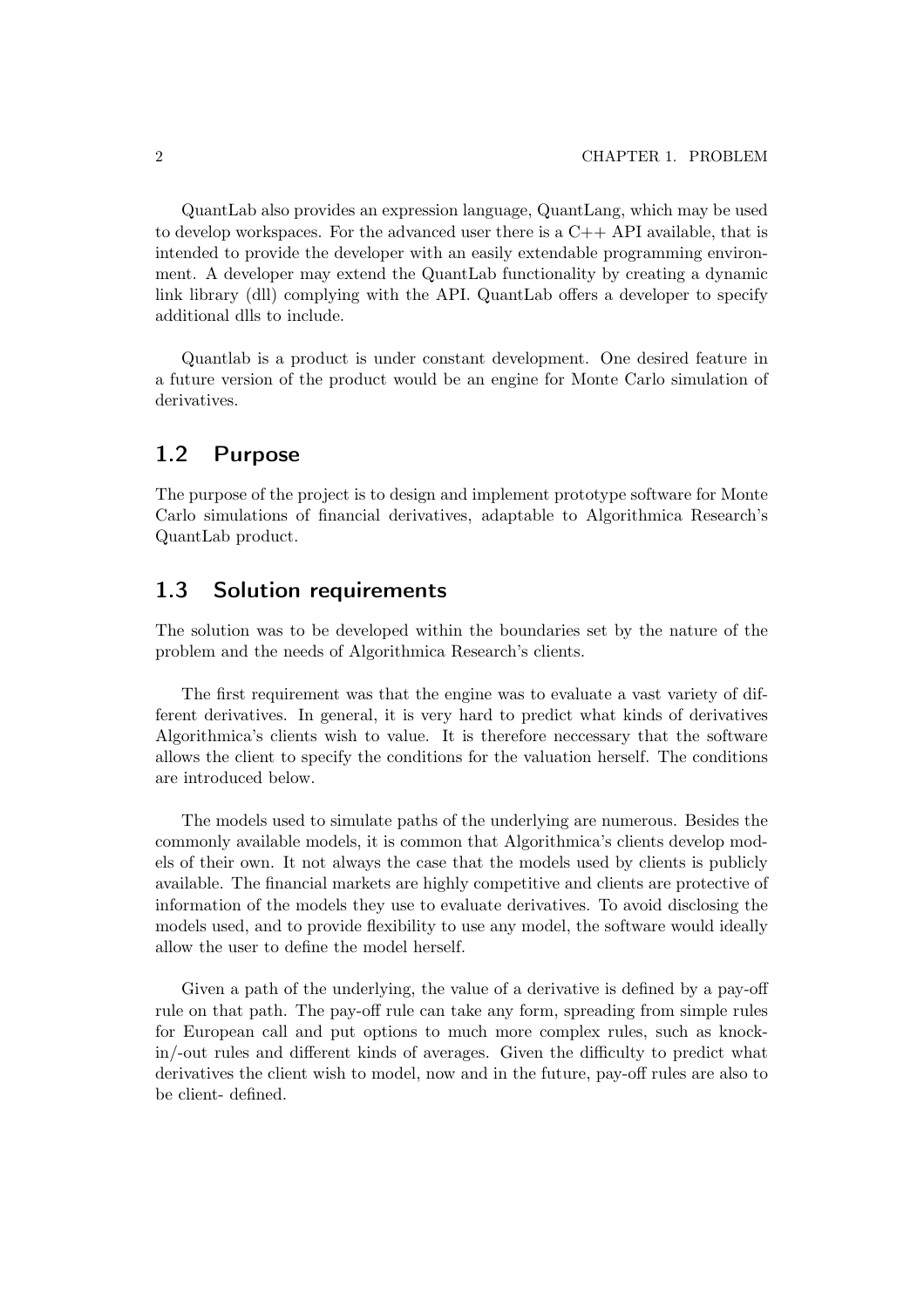#### 1.3. SOLUTION REQUIREMENTS 3

The importance of variance reduction techniques to achieve result quickly is discussed in section 2.4.2. For the Monte Carlo engine to be useful, it is neccessary that the engine facilitates the use of such techniques. The software will therefore provide the user with options to apply different methods of variance reduction.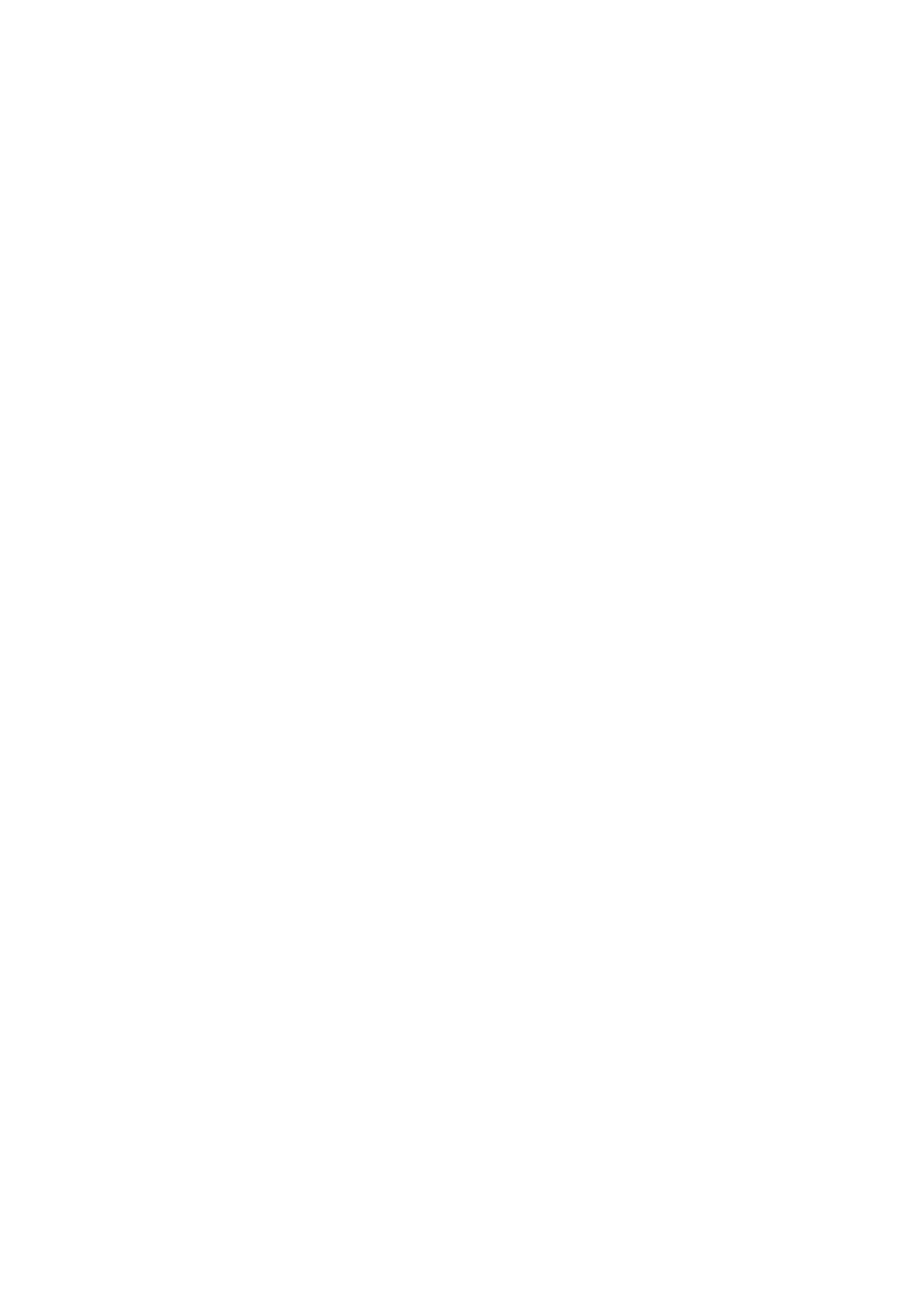# Chapter 2

# **Theory**

*This chapter contains the theory that underlies Monte Carlo simulations of financial derivatives. The chapter starts with an introduction to financial derivatives. A definition of a derivative is given, and examples of popular kinds of derivatives are given. Thereafter, models of the behaviour of underlying assets are introduced. Such models are used in Monte Carlo simulations. A few models that are interesting from a theoretical and practical point of view are presented as examples.*

*Last in this chapter is a description of the Monte Carlo method. The description is adjusted to describe simulation of financial derivatives. An outline of a simulation is given together with a discussion on the theoretical consequences of the method.*

## 2.1 Derivatives

A derivative is a contract between two parties that defines the rights and obligations of the parties. The rights defined in the contract may have a value to one or both parties. That value is dependent on conditions of other assets or events. In this section an overview of what a derivative is and examples of common derivatives are given.

There exist a number of definitions of what a derivative is. In  $[5]$ , a derivative is defined as:

An instrument whose price depends on, or is derived from, the price of another asset.

Alternative definitions exist. It seems that most definitions are unanimous in that they consider a derivative to be a notation that cover a big class of financial instruments whose value depend on the value of something else. That something can be almost anything, and it is usually referred to as the "underlying asset" of the derivative. Common examples are when the instrument price depends on the price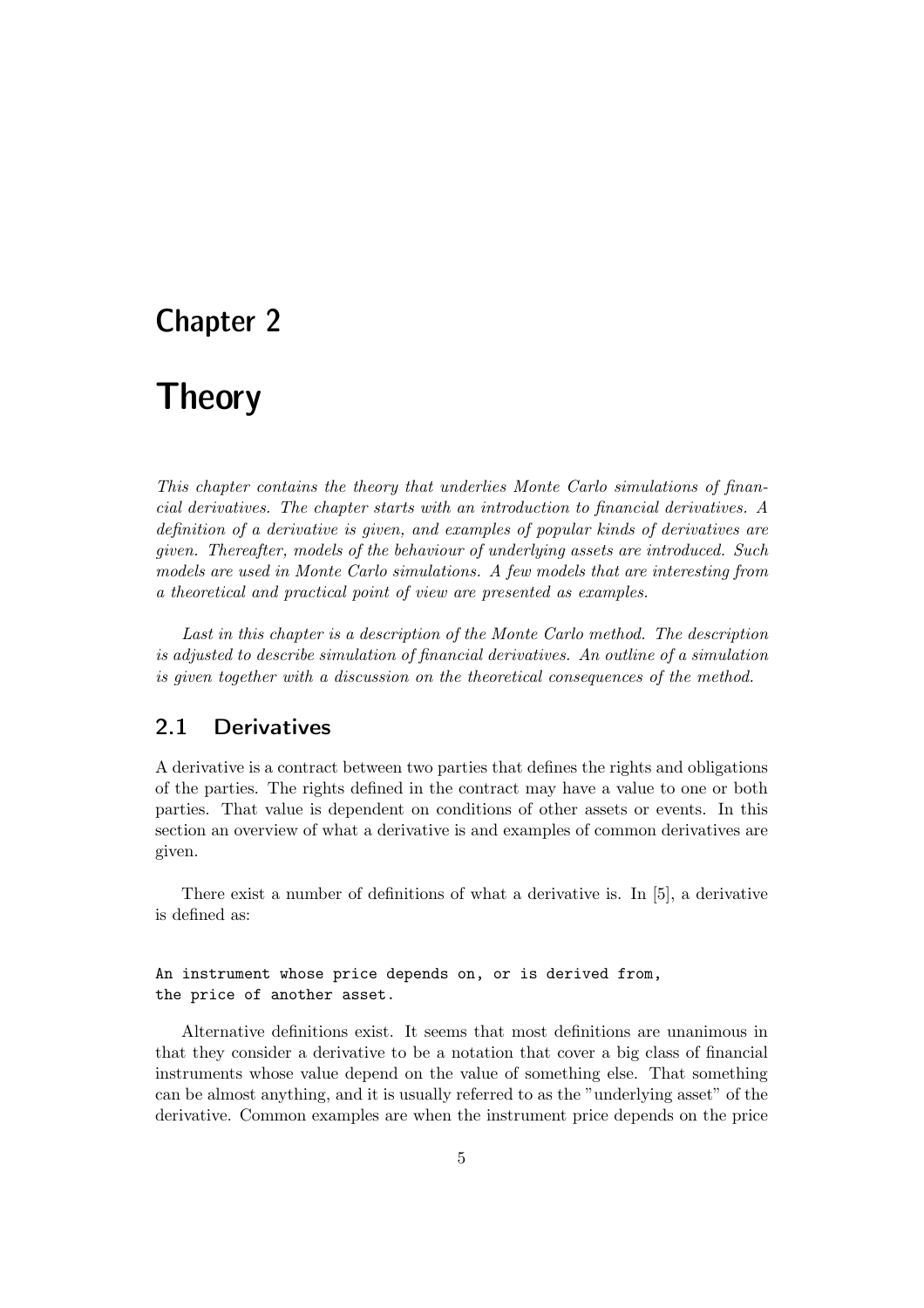of a stock or bond, but there has also been more exotic constructions when the price of the instrument depends on weather or the occurrence of catastrophic events such as hurricanes and earthquakes. The underlying asset need not be something that we generally regard as an asset in itself, as long as it is something that can be measured.

A derivative is a contract between two parties that defines rights and obligations of the parties. The value of the contract depends on the terms spelled out in it. Depending on the underlying asset and the terms of the contract a derivative may take on many forms. Some of the most widely spread "standard" derivatives today include:

- Options, an agreement where one party pays the other for the right to something in the future. Stock options,where one party pays for the right to buy a stock at a future date at a pre-specified price, are common.
- Swaps, an agreement between two parties to exchange something at one or more future dates. Interest swaps, where two parties swap fixed interest payments for floating interest payments on a specified amount, are common.
- Forwards, an agreement where one party agrees to buy an asset from the other party at a specified future date and price.

There exist numerous variations of financial derivatives that are traded at exchanges throughout the world<sup>1</sup>. These contracts are standardized and specify the conditions of the derivative. In addition, many derivatives are traded "over the counter" (OTC). These derivatives are not standardized, but are more flexible when it comes to the terms. The contracts are not registered and traded on a specific market place.

Many common contracts in varying fields of the economy that are usually not thought of as derivatives may be interpreted as such. One example is the building company that obtains the right to build houses on an acquired piece of land. The value of that right will depend on (among other things), the price of houses when the building work is done, the labour costs during the building period and the interest rates that apply during the period until all houses are built and sold. These sort of implicit derivatives are usually referred to as "Real options".

<sup>1</sup>Examples of such exchanges are the Chicago Board Options Exchange, CBOE [2], and Stockholmsbörsen [8]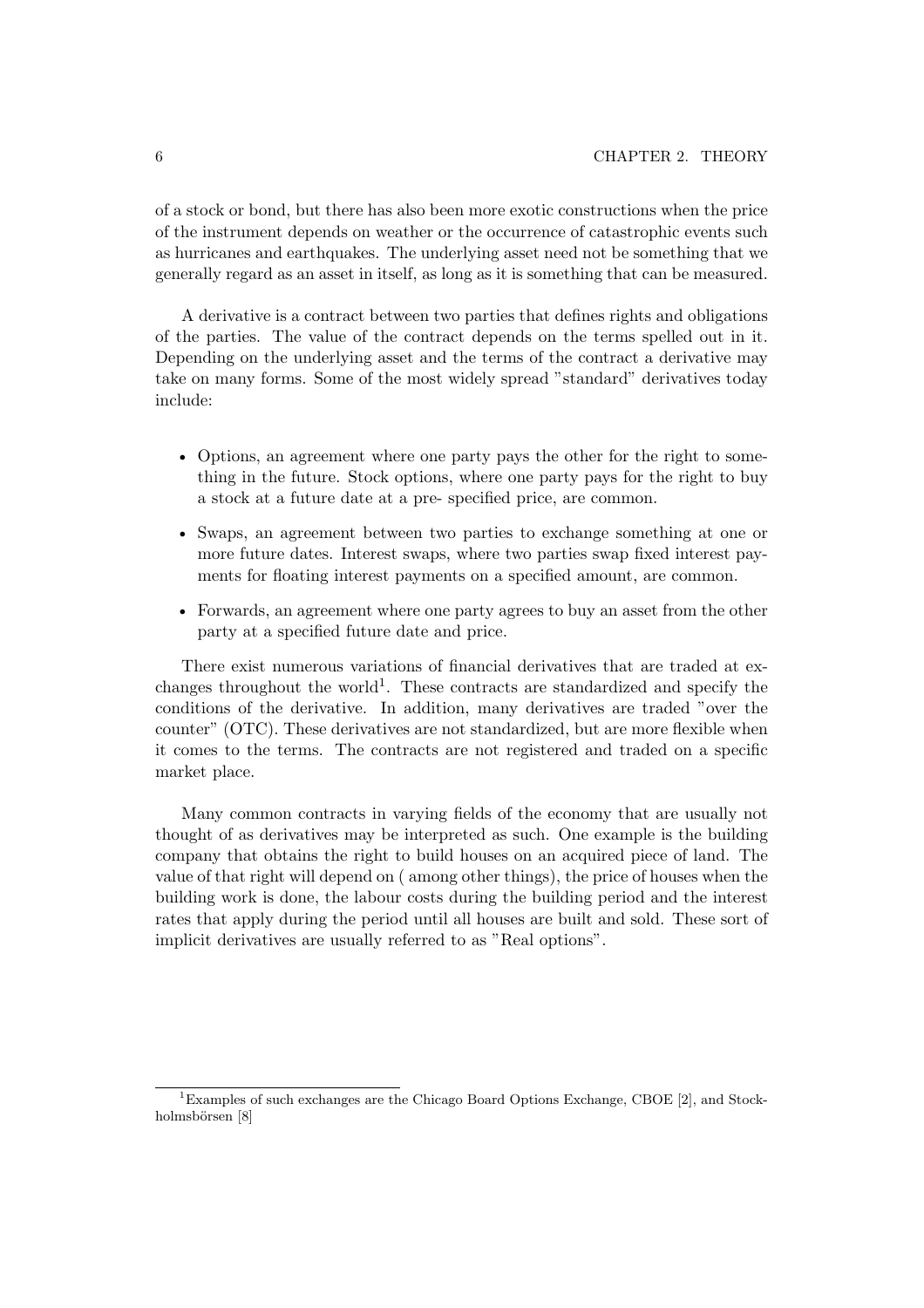The different contracts that may be called derivatives are too many to list. Derivatives have been written where the underlying is not a financial asset, but the magnitude of an event. Weather options may be defined so that the payoff depends on the amount of rain that has been measured on a weather station during a period of time. New derivatives are continually introduced to accommodate the needs of companies and organisations.

## 2.2 Value of a derivative

In section 2.1, a derivative was describes as a financial instrument that has a value that depends on the value of another asset. Since a derivative at the same time is a contract between two parties; its value is a measure of how beneficial the rights of the contract are to one of the parties. To the other party, the value of the derivative is a measure of how high the costs of fulfilling the contract terms will become. Both parties would therefore like to know the value of the contract before entering it and during its lifetime.

How do you calculate the value of a derivative? The contract terms define how the value of the derivative is determined from the underlying asset. The value is calculated from the path of values that the underlying asset has traversed during the derivative's lifetime. One way to calculate the value of the derivative is therefore to apply the rules that define the payoffs of the derivative to the path taken by the underlying. A few examples on how this may be done are given in the following subsections.

#### 2.2.1 Call and put options

The call option is an option that has a simple rule for the value of the derivative. One usually makes a distinction between two types of call options. The *European* call option has a value that is calculated from the value of the underlying at the last day of the options lifetime. At that time,  $T$ , the value is determined to be

 $max(S_T - K, 0),$ 

where  $S_T$  is the value of the underlying and K is a pre-determined *strike price*. The value of the option can never be negative.

The *American* call option can be called at any time during the option's life, in contrast to the european.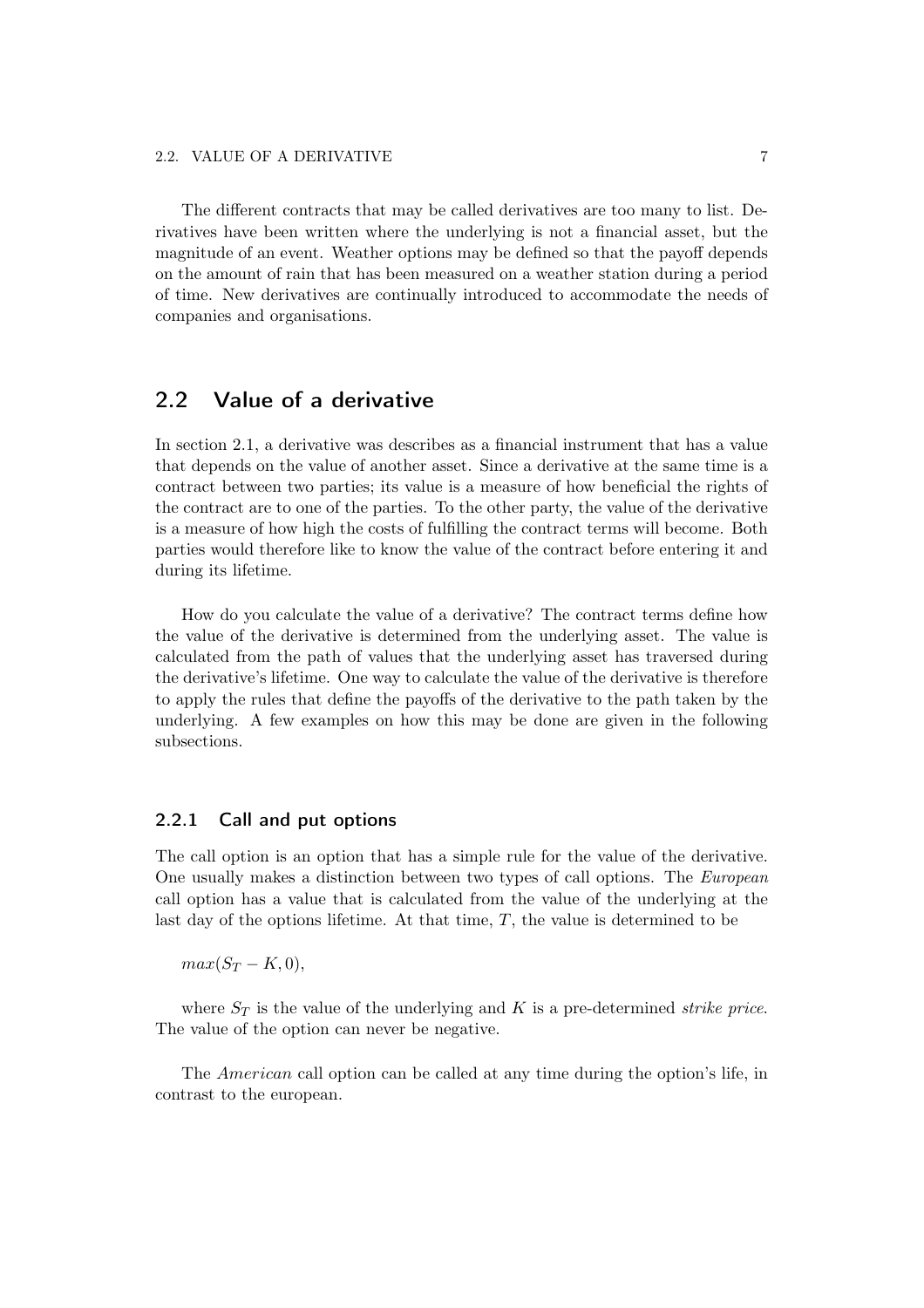Put options are defined in a similar manner as call options. The payoff for a put option is

 $max(K-S_T,0),$ 

using the same notations as above. If  $S_T$  is the value at the last day of the option's lifetime, the option is a  $European$  put option. If the option can be called at any time, the option is an *American* put option.

#### 2.2.2 Asian options

The Asian option has a payoff that depends on the price of the underlying asset during a period of time. The average price of the underlying during part of  $2$  the option's lifetime,  $S_{asian}$  is compared to a strike price. The value of an Asian call option is

 $max(S_{asian} - K, 0),$ 

where  $K$  is the strike price of the option.

The Asian option is an example of a path  $-$  dependent option. This class of options use part of, or the whole, path of the underlying during the option's lifetime to calculate a payoff. The path- dependant options are often contrasted with options that has a value that is derived from the final value of the underlying.

#### 2.2.3 Prediction vs. After-math

The terms in a derivative contract spell out how the value of the derivative is calculated from the path of values the underlying follows during the lifetime. By using the rules, we can always calculate the value of the derivative after its lifetime has expired.

It is not sufficient to only be able to value the derivative after its lifetime has expired. The contract has a value when it is entered that corresponds to the cash flows that it is expected to cause. There is a big difference in predicting those cash flows and calculating the value of the derivative afterwards.

<sup>2</sup>Or all of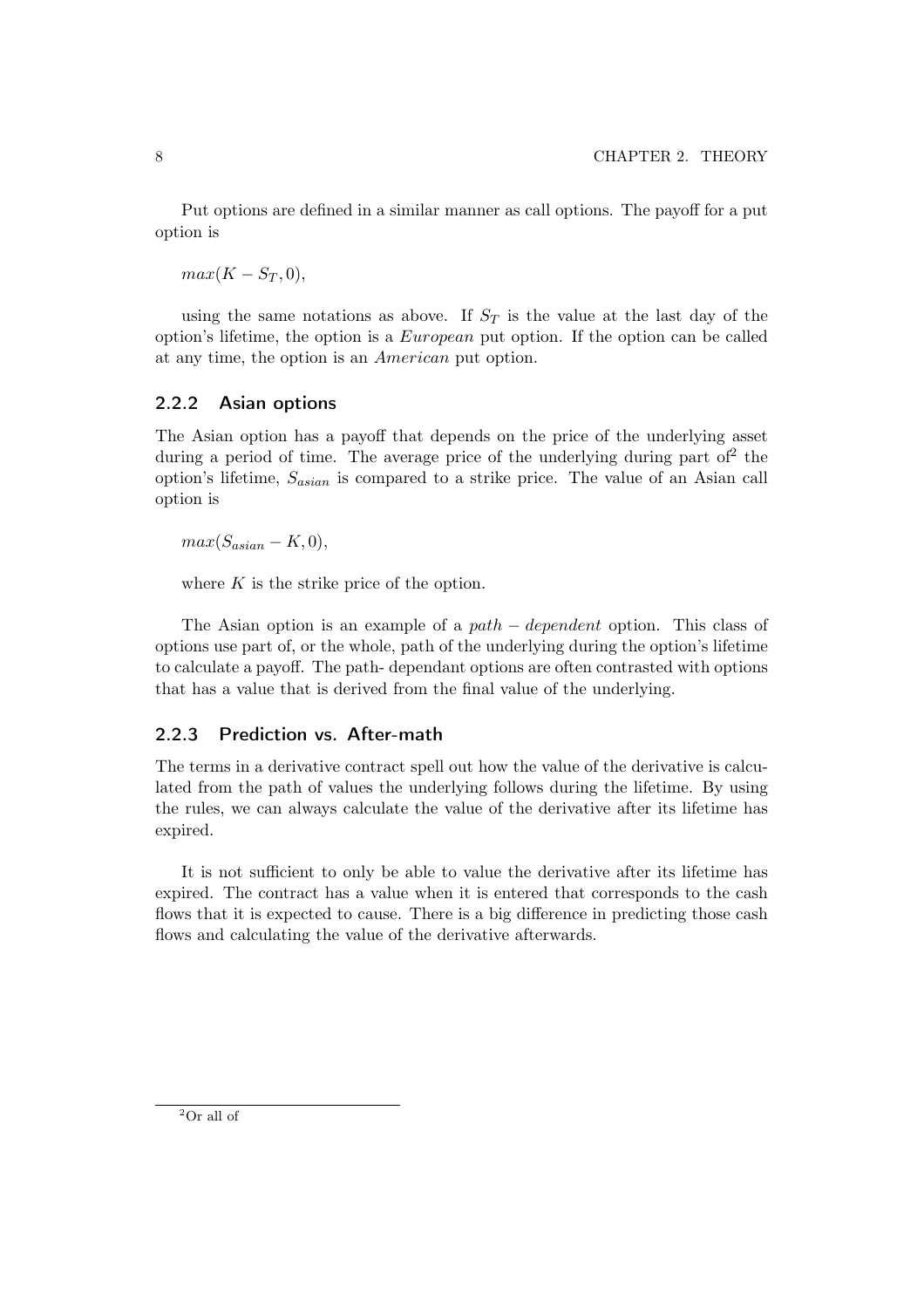Any derivative has a value that can be calculated from the cash flows that it gives rise to. Using the risk- neutral valuation method proposed by Cox and Ross [3], the value of a derivative that causes cash flows  $C_1, C_2, ..., C_n$  at times  $t_1, t_2, ..., t_n$ is

 $\sum_{i=1}^n e^{-r_i t_i} C_i,$ 

where  $r_i$  is the risk- free interest rate from now to  $t_i$ .

The cash flows of a derivative may occur at several times during and after the derivative's life. The cash flows are determined by the terms in the contract and dependent on the path the underlying traverse. If we were to estimate the value of the derivative before its lifetime has expired, one valid approach would be to try to predict the path of the underlying and apply the derivative's payoff rules to that path. The cash flows resulting from the predicted path are then discounted, using appropriate interest rates, to achieve the derivatives risk- neutral expectation.

### 2.3 Asset Models

In section 2.1 a derivative was described as an asset with a value that could be derived from the value<sup>3</sup> of another asset. If we were able to predict the value of the underlying asset at all future times, we would thus be able to determine the value our derivative exactly. Unfortunately, very few assets allows us to predict their value in advance. Still, we would like to determine a fair current value of the derivative. How could we determine such a value without knowledge of the future?

One approach is to use past behaviour of the asset and assume that the asset will behave in a similar manner in the future. We are often able to go back in time and examine past behaviour<sup>4</sup>, but what we are really interested in is to be able to say something about the asset behaviour in the future. The value of the derivative at present date is after all decided by the path we expect the underlying to traverse in the future. Many attempts have been made to develop models of the behaviour of different kinds of underlying assets. A model of the behaviour of the underlying asset is, as we will find out in section 2.4, the starting point of the Monte Carlo simulation.

Even though a derivative can be specified with almost anything as its underlying asset<sup>5</sup>, two types of underlying assets are particularly popular on the financial markets today. Options on stocks and bonds are of great importance. Together, they constitute a big share of the option market. As a result, extensive theory on

<sup>&</sup>lt;sup>3</sup>Or path of values

<sup>4</sup>Behaviour of prices, volatility etc

 ${}^{5}$ For examples, see section 2.1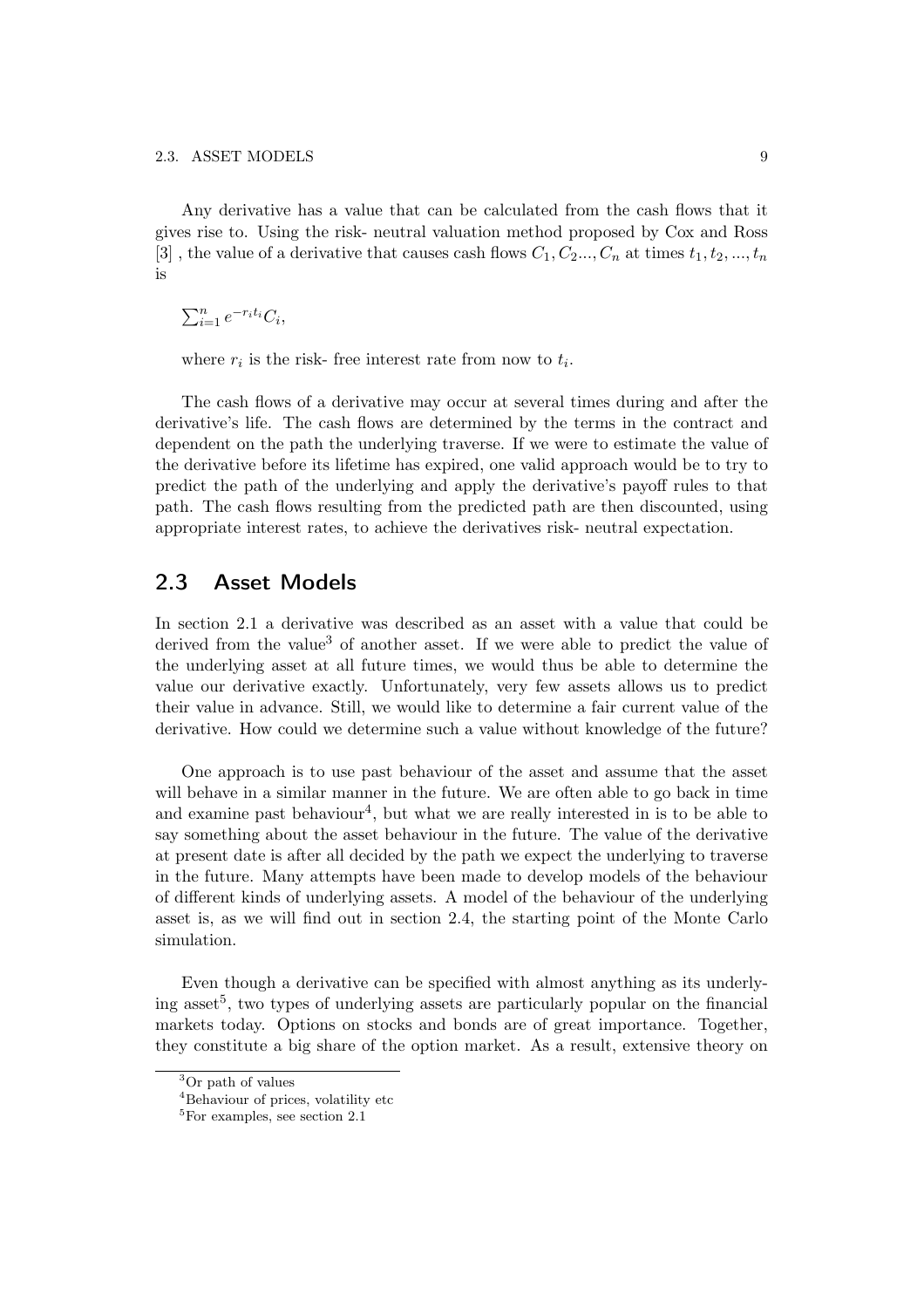how to model stocks and bonds has developed. In general, the models include a random element to explain the unpredictable behaviour of asset prices.

Models of stocks and bonds often describes the price of the asset as a stochastic differential equation (SDE). With this approach, the modeller tries to describe the seemingly random movement of the asset price during a short<sup>6</sup> period of time. As time progresses, the asset prices will construct a path described by the SDE.

The stochastic model of an underlying asset attempts to capture the behaviour of an asset. It is of course very important that the model does this correctly, without too much error. If a model is not accurate enough, the conclusions that can be drawn from Monte Carlo simulation will be subjected to errors, since they are based on false premises. Much research has been done on how to model different types of assets. It is fair to emphasize that the models leave parameters for the user to define, and that the choice of model and parameters are highly subjective. There might be exist competing models for the same underlying.

The amount of research done is also in part a consequence of the fact that the underlying could be almost anything. It is natural to assume that different types of underlying assets exhibit different behaviour. It is for example plausible that stock and bond prices should be modelled in different ways, reflecting their different behaviour.

When a model has been defined by a stochastic differential equation, it is time to contemplate the implications of the model. We know from stochastic calculus that a function of a stochastic variable is itself stochastic<sup>7</sup>. Thus, the value of the derivative itself is a SDE. The following sections introduce commonly used models for stocks and bonds,which will be at the centre of this text when the Monte Carlo method is introduced.

#### 2.3.1 Stock Models

Many models of stock behaviour can be seen as extensions of the work by Fischer Black and Myron Scholes in the 1970's. Black and Scholes are perhaps most famous for the formulas they developed for derivative pricing. It is important to remember that the formulas are consequences of an assumed model of the economy, and changes to that model affect the pricing.

#### **Black- Scholes Model**

The natural starting point when describing models of stock price behaviour is the model proposed by Fischer Black and Myron Schols in 1973[1].

 ${}^{6}$ In a continuous model infinitesmal

<sup>7</sup>Ito's lemma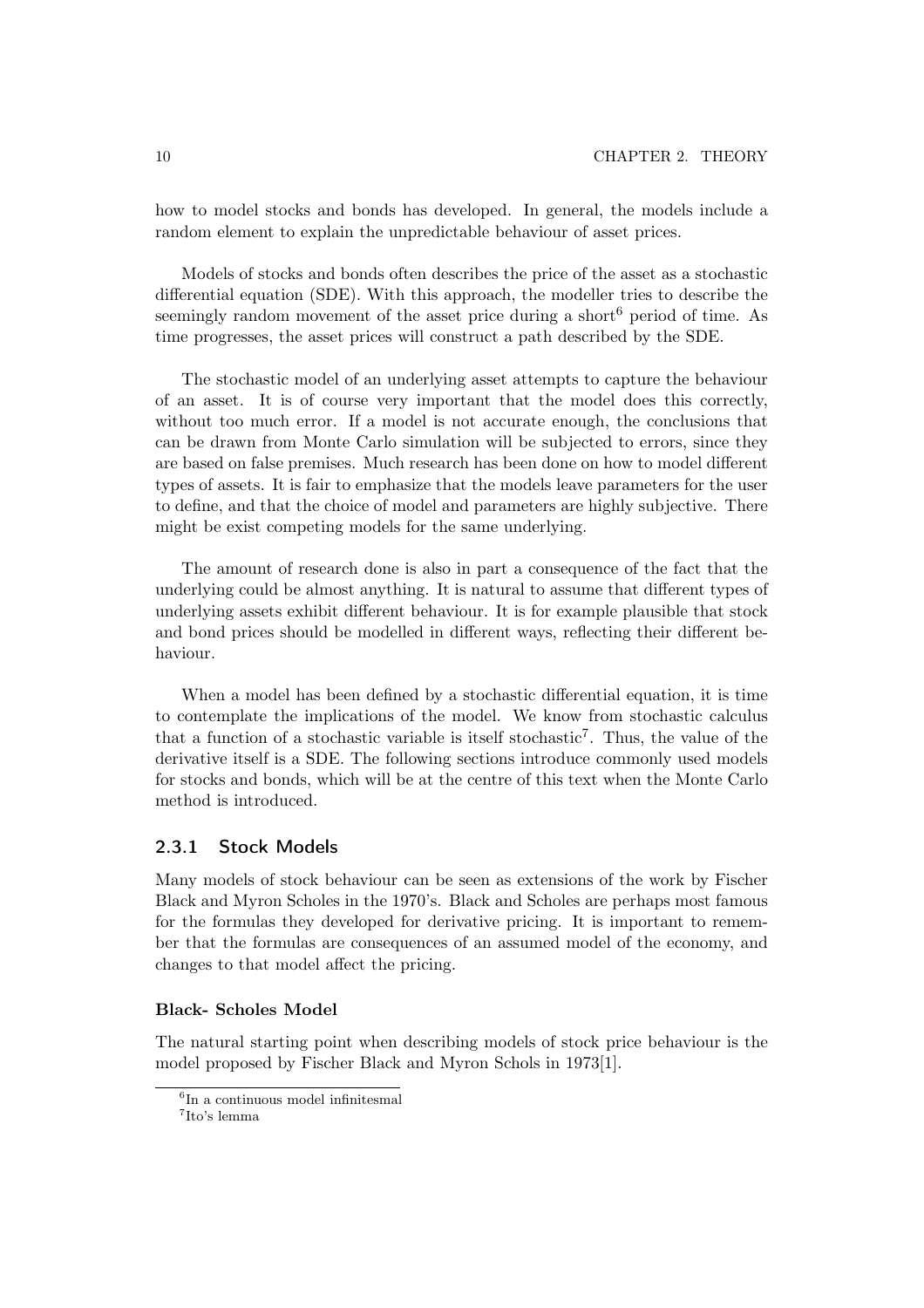The Black- Scholes model assumes that there exists at least two securities, a stock and a money market account. The interest rate on the money market account is held at a fixed level and the stock price  $S$  is assumed to follow a geometric Brownian motion governed by the stochastic differential equation

 $dS = \mu S dt + \sigma S dz$ ,  $z \in N(0, 1)$ 

The stochastic differential equation relates the change in asset price to the current asset price, a drift  $\mu$ , a variance  $\sigma$  and the outcome of a random variable drawn from the Gaussian distribution.

The drift  $\mu$  in the equation can be interpreted as the long term trend of the stock price. As  $\rightarrow$  inf,  $\mu$  will be the dominant factor in determining the stock price. The second term,  $\sigma S dz$ , may also be given an interpretation. It is the short- term departure from the long- term trend.

The Black- Scholes model makes the following assumptions on the economy:

- The stock follows a geometric Brownian motion with constant volatility.
- The stock does not generate any dividends or other cash flows<sup>8</sup>.
- The interest rate on the money market account is known and constant.
- The option can only be exercised on the expiration date, i. e. it is European.
- Markets are efficient
- No commissions are charged.

Black and Scholes used the assumptions above to derive their famous valuation formulas for European call and put options<sup>9</sup>.

<sup>8</sup>Black and Scholes were interested in valuating options. When valuation of an option is performed, this assumption can be relaxed. The requirement is that no dividend or cash flow occurs during the lifetime of the option.

<sup>9</sup>Please see [5] or any other introductory text on derivative valuation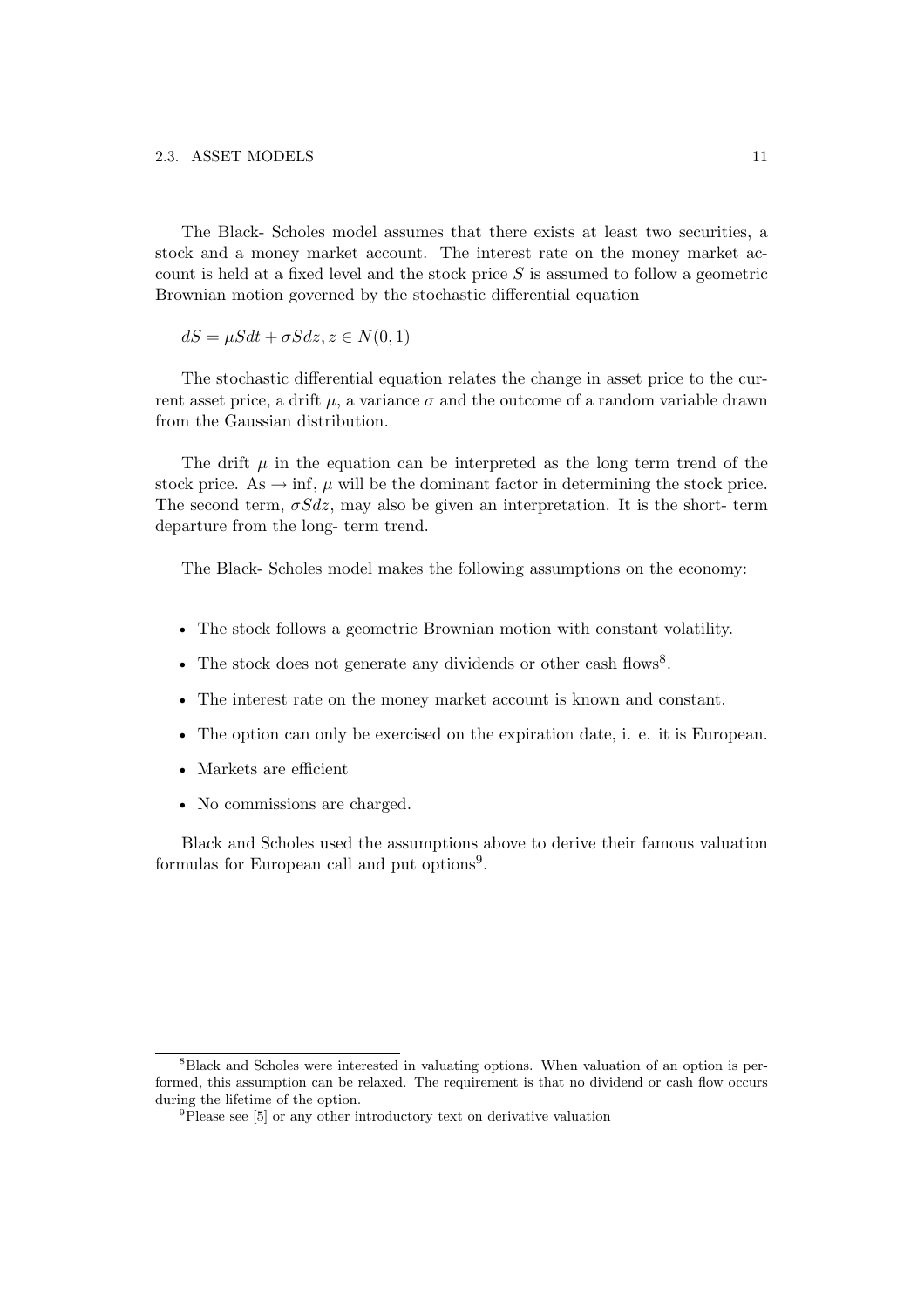#### 2.3.2 Interest Rate Models

Even though some derivatives written on interest rate products can be analysed within the Black- Scholes framework with lognormal returns, the framework has limitations[5]. A model based on Black- Scholes does not describe how interest rates themselves change over time. Black- Scholes describe the movement of a single variable, while interest rates are described by an entire yield curve. The yield curve change over time, as a consequence that the rates that form it change.

In the following subsections, common models of interest rates are introduced. Interest rate models are often more complicated than the Black-Scholes world, even when the extensions of the model included.

#### **The Vasicek Model**

The Vasicek model is a one- factor model of the short interest rate. That the model is one-factor means that it only accounts for one source of uncertainty. That it models the short rate is another way of saying that the rate modelled is the rate that prevails for an infinitesimally short period of time. A rate defined this way is sometimes referred to as the instantaneous short rate.

The Vasicek model describes the short interest rate  $r$  as a risk- neutral process:

 $dr = a(b - r)dt + \sigma dz$ 

where a, b and  $\sigma$  are constants.

The terms in the model can be interpreted in almost the same way as the terms in the Black- Scholes model2.3.1, with a few amendments. The first term,  $a(b-r)dt$ is the dominant term as time increase.  $b$  is a level that the long- term trend of  $r$  converges to. This is easily understood if you consider what happen as time increases. If the interest rate r is above the long- time level b,  $(b - r)$  will be negative. This implies that the interest is more likely to decrease in the next short time period. The argument is reversed for the case when  $r$  is smaller than b.  $a$  is a measure of how fast the convergence is. A small a means slower convergence.  $\sigma dz$ 

One- factor models such as Vasicek's can generally be written on the form

 $dr = m(r)dt + s(r)dz,$ 

where the instantaneous drift m and instantaneous standard deviation s are functions of the prevailing interest rate r. Depending on the way  $m$  and  $s$  are defined, other one- factor models arise. Examples of comminly used models are Rendleman and Barter's, Cox's and Ingersoll and Ross'. The interested reader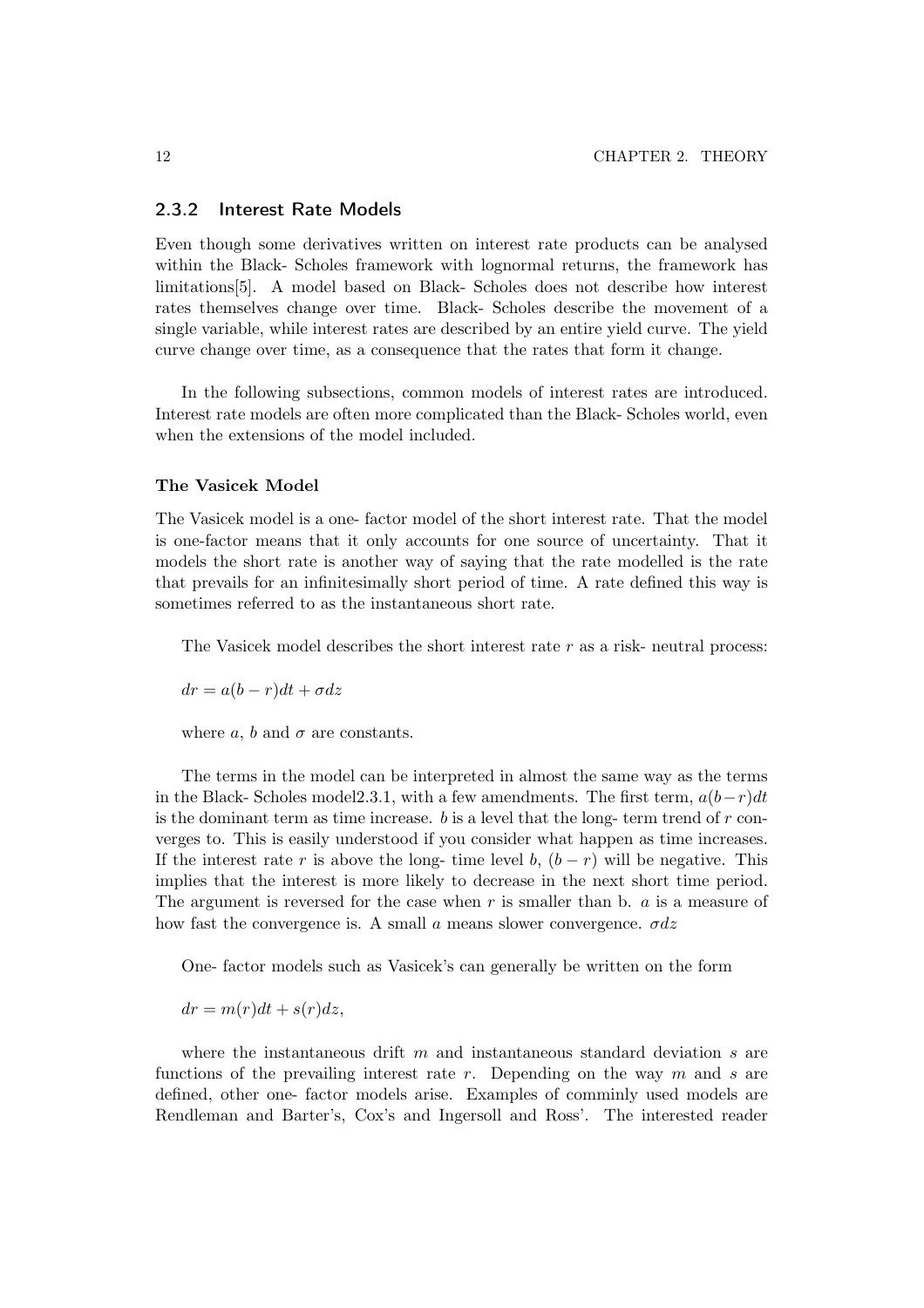finds an account of different one- factor models in [5]. I believe that Vasicek is a good example because of its simplicity. It is easily understood,and at the same time it encompasses the concept of mean reversion, a feature that often occurs in financial models of assets.

The interest rate models presented so far are examples of equilibrium models. Such models usually make assumptions on economic variables to derive a process for the risk-free instantaneous rate. As is emphasized in  $[5]$ , the models attempts to model a process in a risk- neutral world,which is not necessarily the same as the real world.

One consequence is that the equilibrium models may not fit today's term structure. There is often a discrepancy between the model and the current term structure. The discrepancy can be minimized by a careful choice of parameters, but there are often still significant errors.

In contrast to the equilibrium models, there are models designed to be consistent with the current term structure. These models are said to be no-arbitrage models. They usually incorporate a time dependency in the drift of the short rate.

#### **The Heath, Jarrow and Morton Model**

In 1992, Heath, Jarrow and Morton (HJM) presented a new approach to interest rate modelling. HJM models calibrate to the initial yield curve automatically, and thus avoid the inconsistencies of equilibrium models. The model is also interesting since it implies that the process for the short- term risk- free interest rate is non-Markov. Constructing a tree for the process is therefore complicated. Monte Carlo simulation is a better way to solve problems based on the HJM framework[5].

For a detailed account of the model, the reader is recommended to read either [5] or the original text [4].

## 2.4 The Monte Carlo method

This section introduces the reader to the Monte Carlo method in a financial setting. The benefits and drawbacks of the method are presented, as well as techniques intended to improve the performance of the method.

The section is organized in the following manner. First, the Monte Carlo method is examined from a financial perspective. The focus is on derivative valuation, and the insecurity of the simulation result is looked into. Second, the issue of how to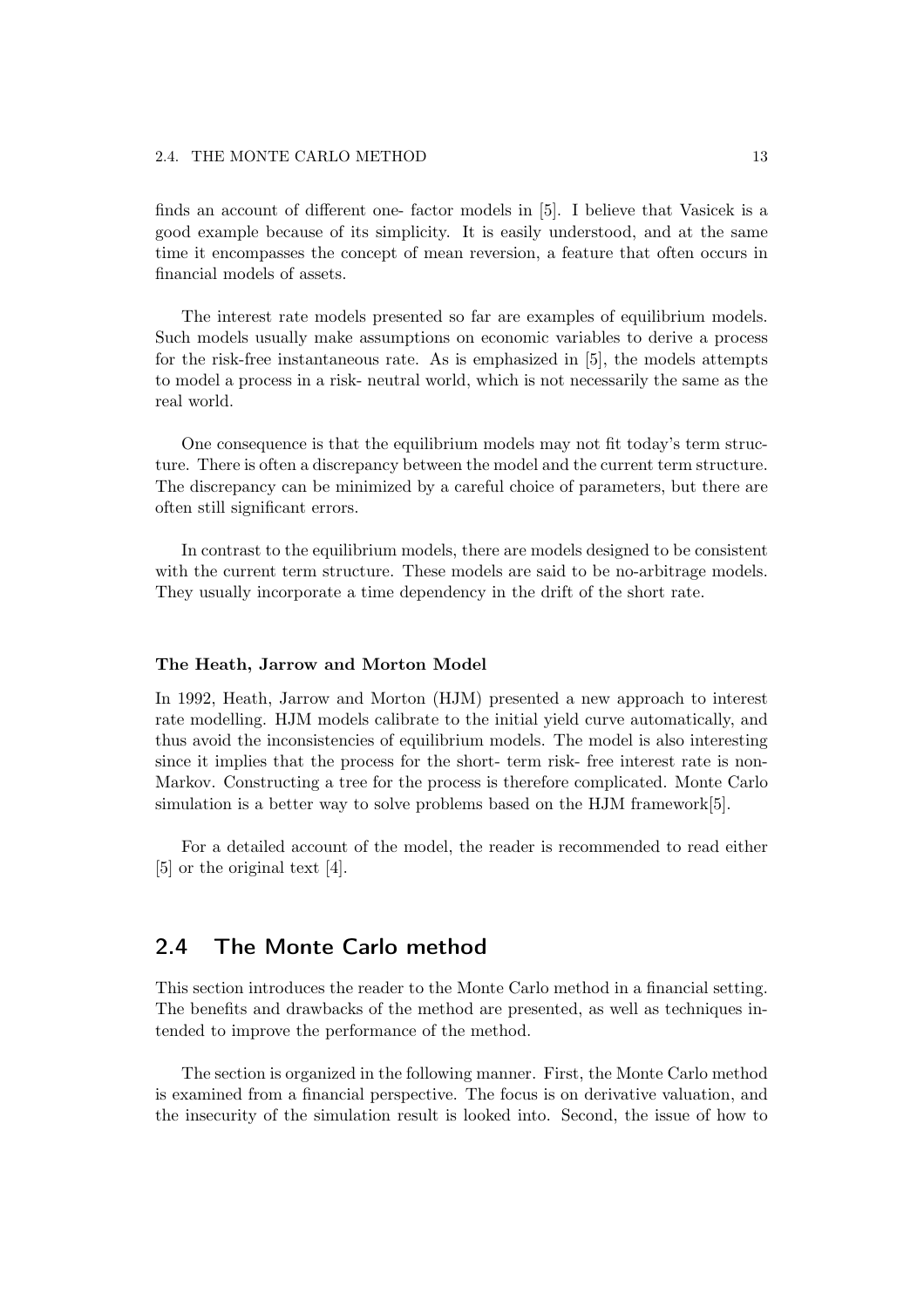achieve an accurate result with a limited amount of computing resources is discussed. Finally,different techniques to achieve more accurate results are introduced to the reader.

#### 2.4.1 Monte Carlo in financial markets

The Monte Carlo method was first used to value derivatives by P.P Boyle in 1977 [7]. The method is flexible in the sense that it can be applied to differently stated problems and it has the benefit of being well suited to deal with multiple random factors. This often comes in handy. One example is when the underlying asset is a basket of stocks or when volatility or interest rates are random.

The Monte Carlo method is also useful when derivatives are path- dependent. It allows for the model of the underlying asset to include jump processes, a feature that enables more realistic modelling of asset price paths.

The major drawback of Monte Carlo simulation is that it may require a significant amount of computer time to obtain a reliable result. The efficiency can often be improved by using so-called variance reduction techniques, an issue that is discussed in section 2.4.2.

As stated in section 2.1, the value of an option is the risk-neutral expectation of its discounted payoffs. We are thus interested in finding that expectation for the option at hand. It is sometimes possible to find an explicit formula for the expectation of the derivative by analytical means. One example of such a case is the value of the European call option on a stock, which can be obtained by using Black- Scholes formula. In many cases however, there is no explicit solution to the problem. In those cases it makes sense to look for other ways to value the derivative. One approach is to derive a value for the risk- neutral expectation by Monte Carlo simulation.

Monte Carlo simulation is a method that aims to obtain statistical estimates, primarily of the risk- neutral expectation of a derivative. I would like to emphasize that the term *statistics* may be ambivalent. The term notates any statistical measure that may be obtained from a Monte Carlo simulation. The risk- neutral expectation of the derivative is one example of such a measure. When the term *statistics* is used, it includes the risk- neutral expectation.

So far, this text has introduced a number of different kinds of derivatives. The derivatives exhibit many different properties, but they have in common that their value can be derived from the path of the underlying asset. Common models of the behaviour of the underlying were introduced in section 2.3. The models have in common that the behaviour of the underlying asset can be described by a stochastic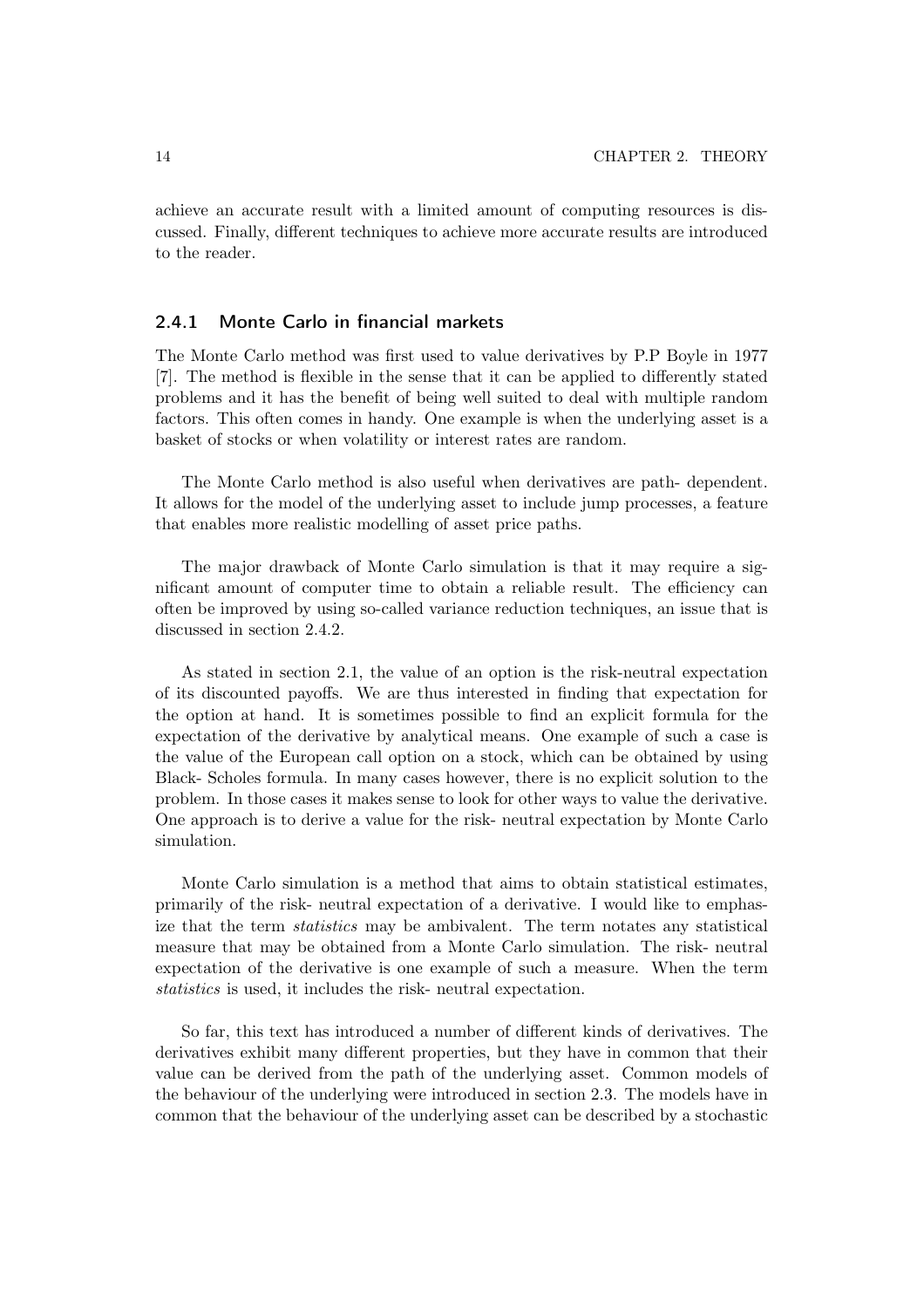differential equation. Now the time has come to explain how to perform a Monte Carlo simulation to achieve the derivative's risk- neutral expectation.

The idea of Monte Carlo simulation is simple, yet elegant. Its foundation is the central limit theorem, which is applied to a large number of derivative values. These are obtained by first simulating the path of the underlying, using the SDE, and then applying the pricing rule for the derivative to that path. Let us first examine how this is done in more detail,and thereafter discuss the theoretical implications of the method.

A Monte Carlo simulation can be viewed as consisting of three phases. In the first phase, the conditions for the simulation are defined. In the second phase, the actual simulation is performed. In the third phase, the resulting statistics are calculated. Below is an account of the three phases, merged together to give a better overview of the steps involved in a simulation.

#### **1. Before the simulation**

- A model of the behaviour of the underlying is defined  $10$
- The derivative's payoff is defined.

#### **2. During simulation, repeat**

- Simulate a path of the underlying over time according to the given model.
- Calculate the value of the option, given the simulated path of the underlying.

Continue the simulation until sufficiently many simulations have been performed. We will later discuss what is meant by "sufficiently many".

#### **3. Compile statistics from the simulated paths**

- Take the average of the estimate as an approximation of the options expected payoff.
- Discount the expected payoff with an appropriate interest rate to achieve the risk- neutral expected pay- off.

As mentioned, the foundation of the Monte Carlo method is the central limit theorem. The value of the derivative that result from each simulation can be seen as a draw from a distribution of possible outcomes of the derivative. The distribution has a mean m and variance  $\sigma$ . If the random number generator used is good, the draws from the distribution does not show any pair wise correlation. That is, the outcomes of the simulations of the derivative are not correlated. We apply the

 $10$ The model may be one of the models described in section 2.3, but not necessarily.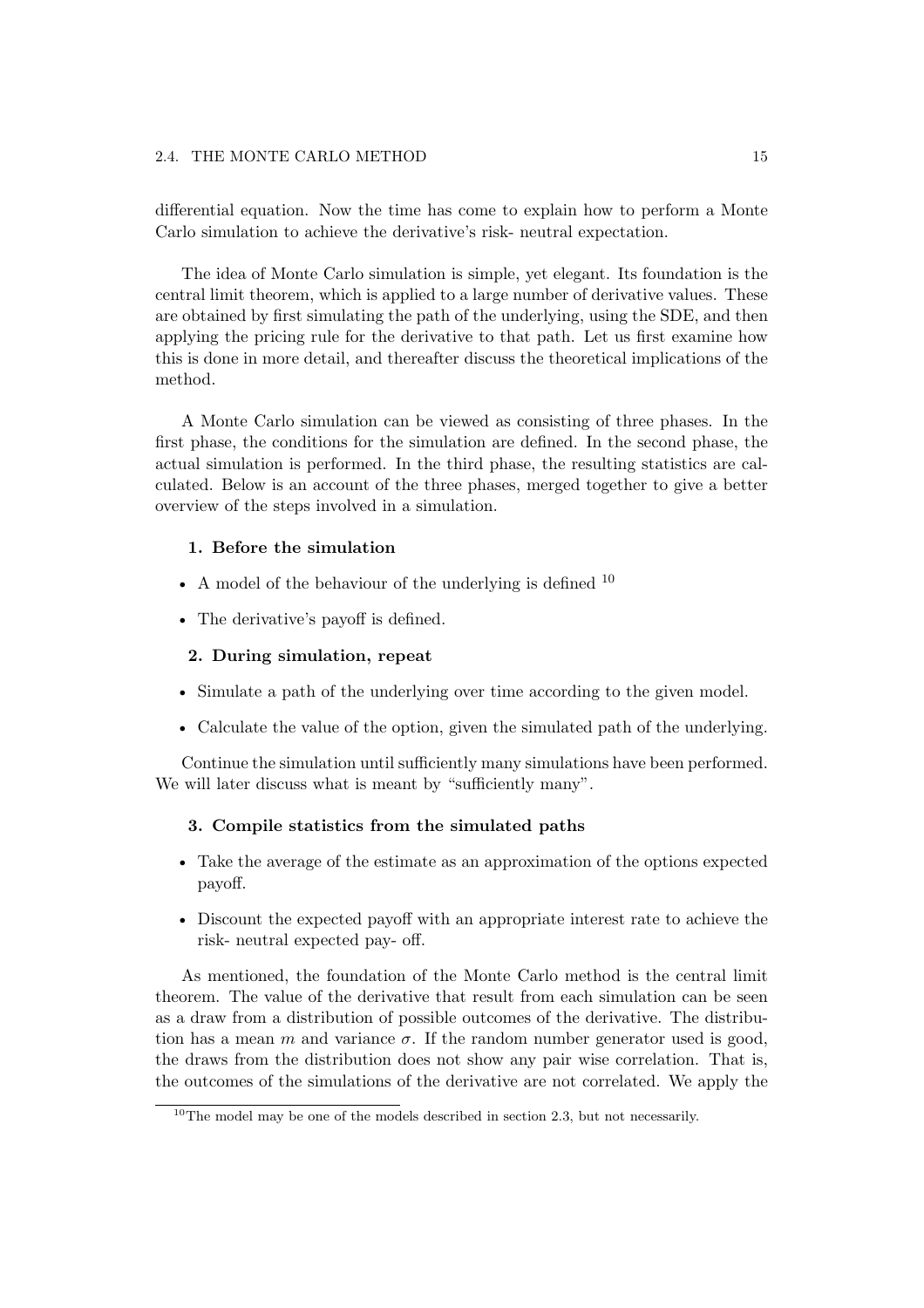central limit theorem to the averaged sum of the estimates. If we have many estimates of the option value, the central limit theorem tells us that that if we take the average of the estimates, it will converge to the expected value.

For now, let us assume that we somehow have access to a Monte Carlo simulator that allows us to perform a simulation as described above. If we apply the rules of the derivative to a path taken by the underlying asset, we get  $n$  cash flows  $C_1, C_2, ..., C_n$  at times  $t_1, t_2, ..., t_n$ <sup>11</sup>. We discount the cash flows, using the appropriate interest rates, and obtain the discounted cash flow of the option. Let  $s_i$ denote the discounted cash flow of the option received for the ith path. We have that

$$
s_i = \sum_{k=1}^n e^{-r_k t_k} C_k
$$

In our Monte Carlo simulation, we perform  $n$  simulations and average the results. Denote that average of the estimates  $\hat{S}$ . For the average, we have that

$$
\hat{S} = \frac{1}{n} \sum_{i=1}^{n} S_i
$$

The central limit theorem states that  $\hat{S}$  will converge to the true expected value  $E(s)$  as  $n \to \infty$ .

It is important to realize that  $\hat{S}$  only is an approximation of  $E(s)$  for any finite n. The central limit theorem states that the averaged mean  $\hat{S}$  exhibits a standard error of size

$$
\frac{\sigma}{\sqrt{n}}.
$$

The standard error is a measure of the insecurity in the estimate of the derivative's value. From the size of it we can draw two conclusions. First, we can improve the accuracy of our simulation by performing more simulations. Second, since the error decreases as  $O(\frac{1}{\sqrt{n}})$ , it is possible that many simulations are needed to provide<br>high accuracy high accuracy.

Every simulation estimate is a result of a number of path constructions and evaluations of those paths. The time required to complete the simulation is very much dependant on the number of paths we simulate. Time is often a scarce resource in the context of Monte Carlo simulations. If possible, we would like to achieve a result faster, given a level of accuracy. We are interested in reducing the variance of m, while at the same time not changing m itself.

Techniques developed to improve the performance of a Monte Carlo simulation by reducing variance are referred to as "variance reduction techniques". Some of

<sup>&</sup>lt;sup>11</sup>This is an extension of the argument on page  $82$  in Implementing derivatives models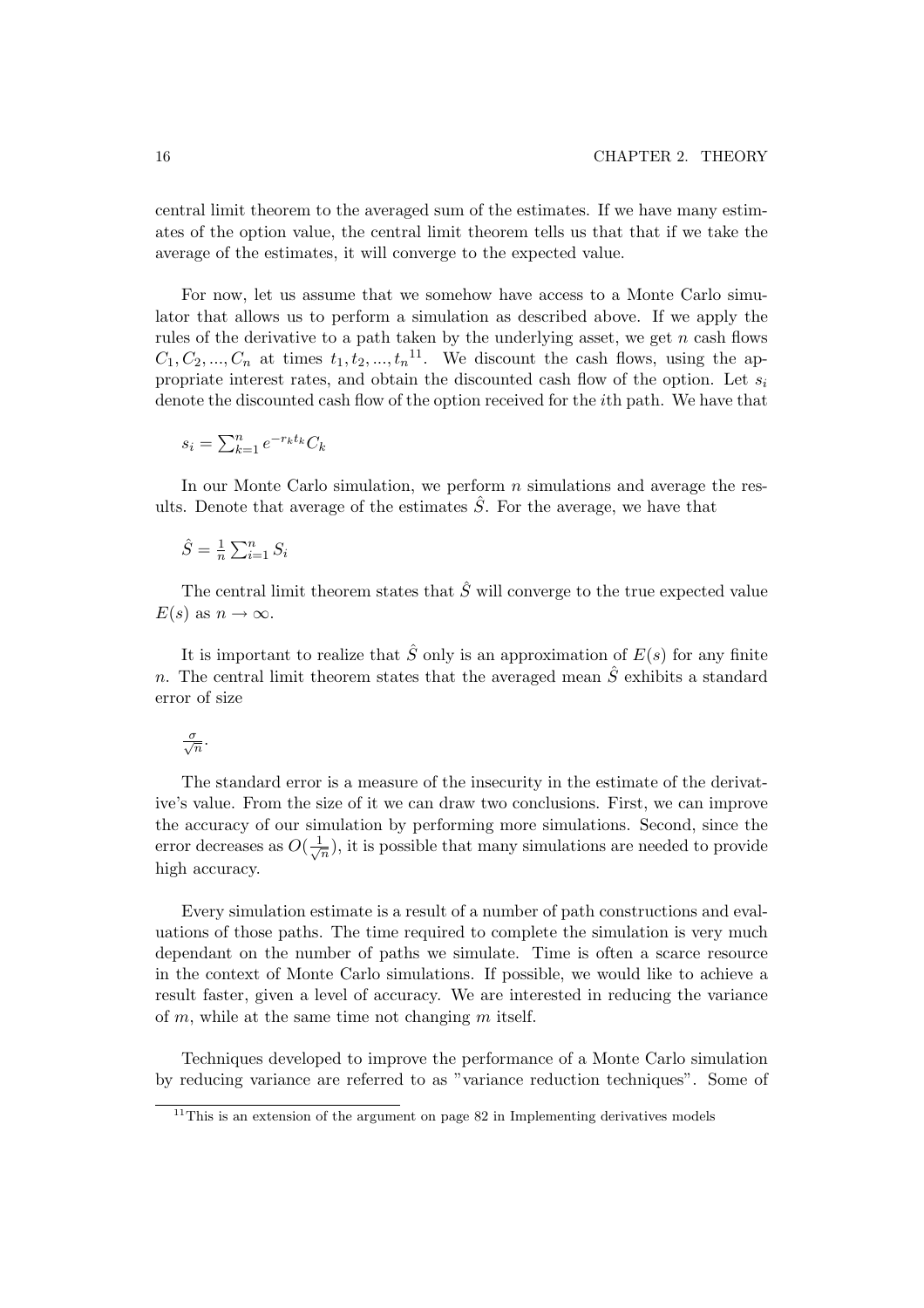them are general enough to be applied to almost any given problem, while other needs to be adjusted to the problem at hand. The rest of this section introduces some common variance reduction techniques and explains why a reduced variance is obtained.

#### 2.4.2 Variance reduction techniques

This section presents three variance reduction techniques that are often used. The presentation of the variance reduction techniques only scratch the surface of the work done in this field. For the interested reader, there is plenty of litterature and studies on variance reduction. Peter Jäckel's *Monte Carlo methods in Finance* [6] is a standard text. Section 2.4.2,2.4.2 and 2.4.2 all draw on the material presented in that book.

#### **Antithetic variates**

The random numbers used to drive the stochastic process symbolizing the path of an asset are often drawn from distributions that are symmetric. Examples of such distributions are the normal and the uniform distribution.

Assume that we draw a vector of random numbers,  $z_i$  from a symmetric distribution. If each element in  $z_i$  is mirrored in an imaginary mirror placed at the distributions mean we get  $\hat{z}_i$ .  $\hat{z}_i$  is also a vector of random numbers drawn from the distribution. How can we utilize this observation?

The trick is to reuse the vector of numbers drawn to construct a new path. That is, for every vector of drawn numbers, two paths are constructed. One path arises from using the numbers in  $z_i$  and one from using the numbers in  $\hat{z}_i$ . It is often more time consuming to generate two vectors of random numbers than to generate on and mirror it. By reusing work already done,we benefit. Let us discuss the theoretical consequences of using antithetic variates.

At first, it may seem that the technique violates the foundation of Monte Carlosimulation. Clearly,  $z_i$  and  $\hat{z_i}$  are not independent! Remember that we use the central limit theorem when we state that the averaged value of the simulations converges to the true value of the options. We need to deal with this, and the way we do it is by not viewing the paths generated by  $z_i$  and  $\hat{z}_i$  and individual samples. Instead, we average the results obtained by using the vectors to form pair wise averages. If we denote the pairwise averages  $\hat{v}_i$ , we have that

$$
\hat{v}_i = \frac{v(z_i) + v(\hat{z}_i)}{2}
$$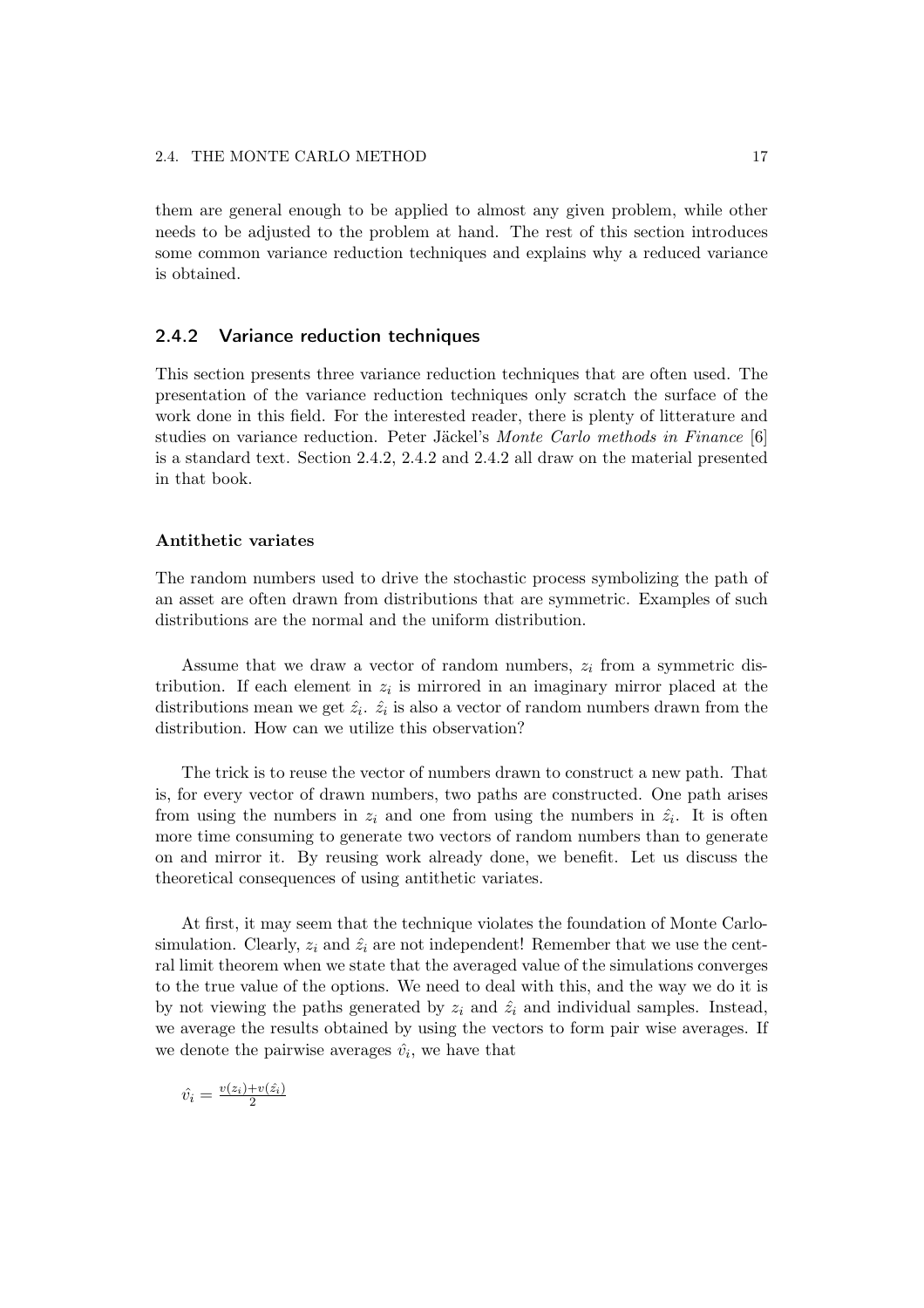The averages are i.i.d, and the central limit theorem can be applied to them. It is clear that the expectation of  $\hat{v}_i$  is m, since

 $E(\hat{v}_i) = E(\frac{v(z_i) + v(\hat{z}_i)}{2}) = \frac{E(v(z_i)) + E(v(\hat{z}_i))}{2} = \frac{m+m}{2} = m$ 

Computing an average  $\hat{v}_i$  requires one vector of random numbers, a mirroring and two calculations of the  $v$  function. If variance is to be reduced, it is necessary that

$$
V\left[\frac{1}{2}(v_i + \hat{v}_i)\right] < \frac{1}{2}V[v_i]
$$

This is a simple way to state that since the averaged pair requires two calculations, the extra computations must be reflected in a decreased variance if the technique is to improve performance. The statement is equivalent to saying that the covariance of  $v_i$  and  $\hat{v}_i$  is less than zero,

$$
Cov[v_i, \hat{v}_i] < 0
$$

#### **Control variates**

Sometimes, the problems we attempt to solve by Monte Carlo- simulations either have approximate solutions, or are similar to other problems, for which closed form solutions exist. When we apply the method of control variates, we use the approximate solution to our problem to reduce the variance in our estimate of the expected value.

Let us see how this is done. The payoff function that is used to describe the derivative payoff is denoted  $v(u)$ , where u is the vector of random numbers underlying the stochastic process. In addition, we have the related function  $g(u)$ , whose expected value is exactly known. The ordinary Monte Carlo estimator  $\hat{v} = \frac{1}{n} \sum_{i=1}^{n} v(u_i)$ is an estimate of the expected value of the derivative payoff. Since we have that

$$
E\left[\frac{1}{n}\sum_{i=1}^{n}v(u_i)\right] = E\left[\frac{1}{n}\sum_{i=1}^{n}v(u_i)\right] + \beta(E[g(u)] - \frac{1}{n}\sum_{i=1}^{n}g(u_i))\tag{2.1}
$$

we can replace  $\hat{v}$  by the control variate estimator  $v_{CV}^{\hat{}}$ 

$$
v_{CV}^{\hat{}} = \frac{1}{n} \sum_{i=1}^{n} [v(u_i) + \beta(E[g] - g(U_i)))]
$$

But why is  $v_{CV}^{\wedge}$  a better estimator than the original  $\hat{v}$ ?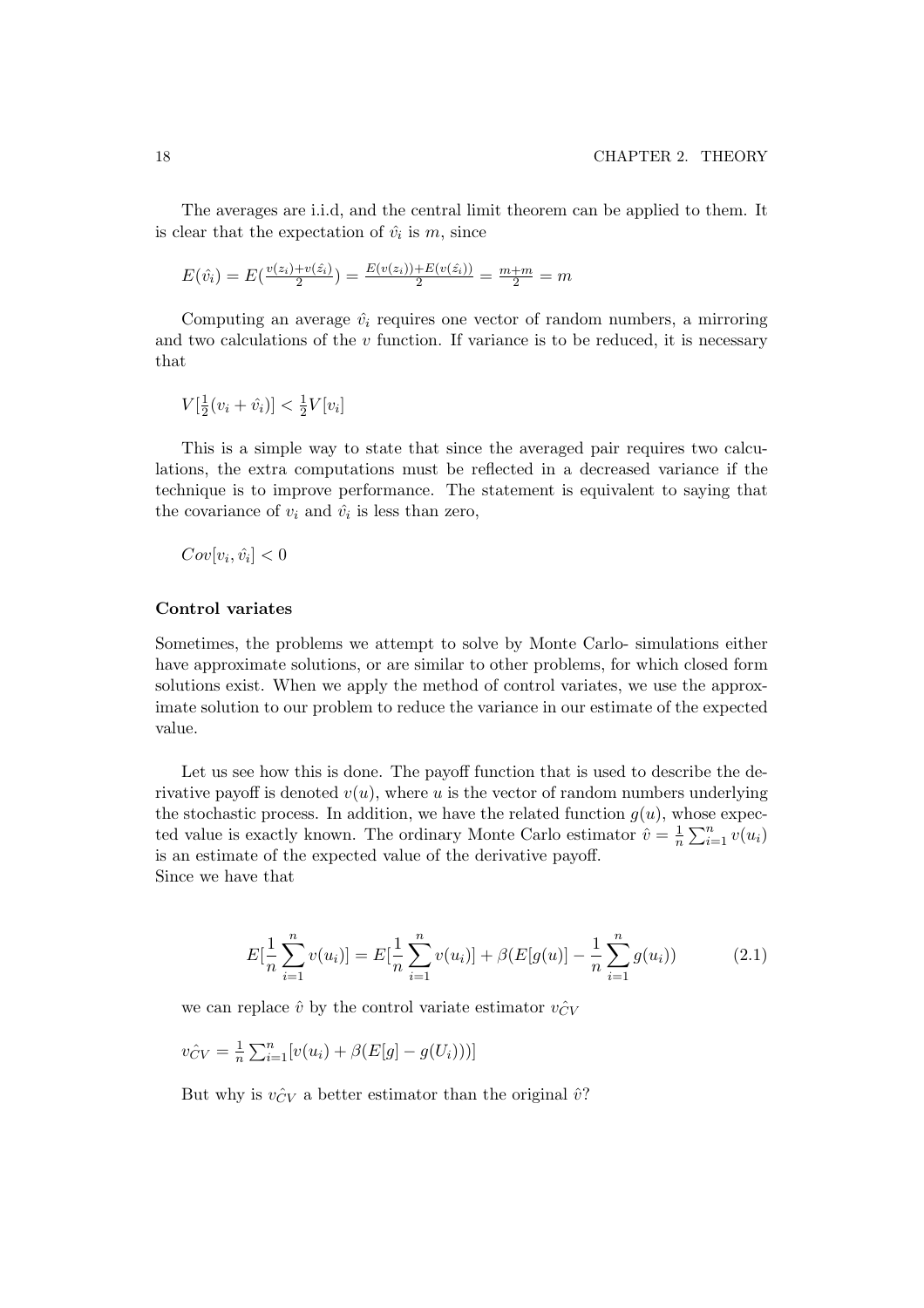#### 2.4. THE MONTE CARLO METHOD 19

To begin with, the expectations of the estimates are identical according to equation 2.1. But why do we achieve a smaller variance if we use  $v_{CV}^{\frown}$  rather than  $\hat{v}$ ?

The answer is that every simulation that overestimates  $v(u_i)$ , also is likely to overestimate  $g(u_i)$ . Therefore, the two functions will often partly cancel out the error in the simulation when  $v_{CV}^{\sim}$  is used as the estimator.

How do we find the value for  $\beta$ ? The optimal choice [6] is to set

$$
\beta* = \frac{Cov[v,g]}{V[g]}
$$

 $Cov[v, g]$  and  $V[g]$  may be hard to determine exactly. We can however, find an estimate for  $\beta$ <sup>\*</sup> within the scope of the simulation itself, or by first performing a trial simulation with a fewer number of paths to obtain an estimate.

The control variate method is a very popular variance reduction technique. It is often the case that significant performance improvements can be achieved by applying a well designed control variate to a problem. One drawback of the method is that it requires that a control variate is well suited for the problem at hand.

#### **Low discrepancy numbers**

When a Monte Carlo- simulation is performed, one important question that needs to be answered is how to generate the random numbers used to simulate a path of asset prices.

Generally, the objective of the proposed generators has been to give a recipe for how to generate numbers that satisfy criteria fulfilled by truly random numbers. The generators have therefore aimed to provide numbers that are as "random" as possible.

Using truly random number is the logical starting- point for a Monte Carlo simulation. If there is a serial correlation between the drawn numbers, a mispricing of the derivative is likely to arise[6].

It may seem counterintuitive that many studies have found that random numbers are not always the best choice for the Monte Carlo- method. Quasi- random numbers are also known as low- discrepancy series. They are provided by generators that are designed to provide numbers that appear random in the sense that they fill the unit cube uniformly. These generators differ from the normal random generators since the numbers they provide do not cluster. They fill the room uniformly and evenly.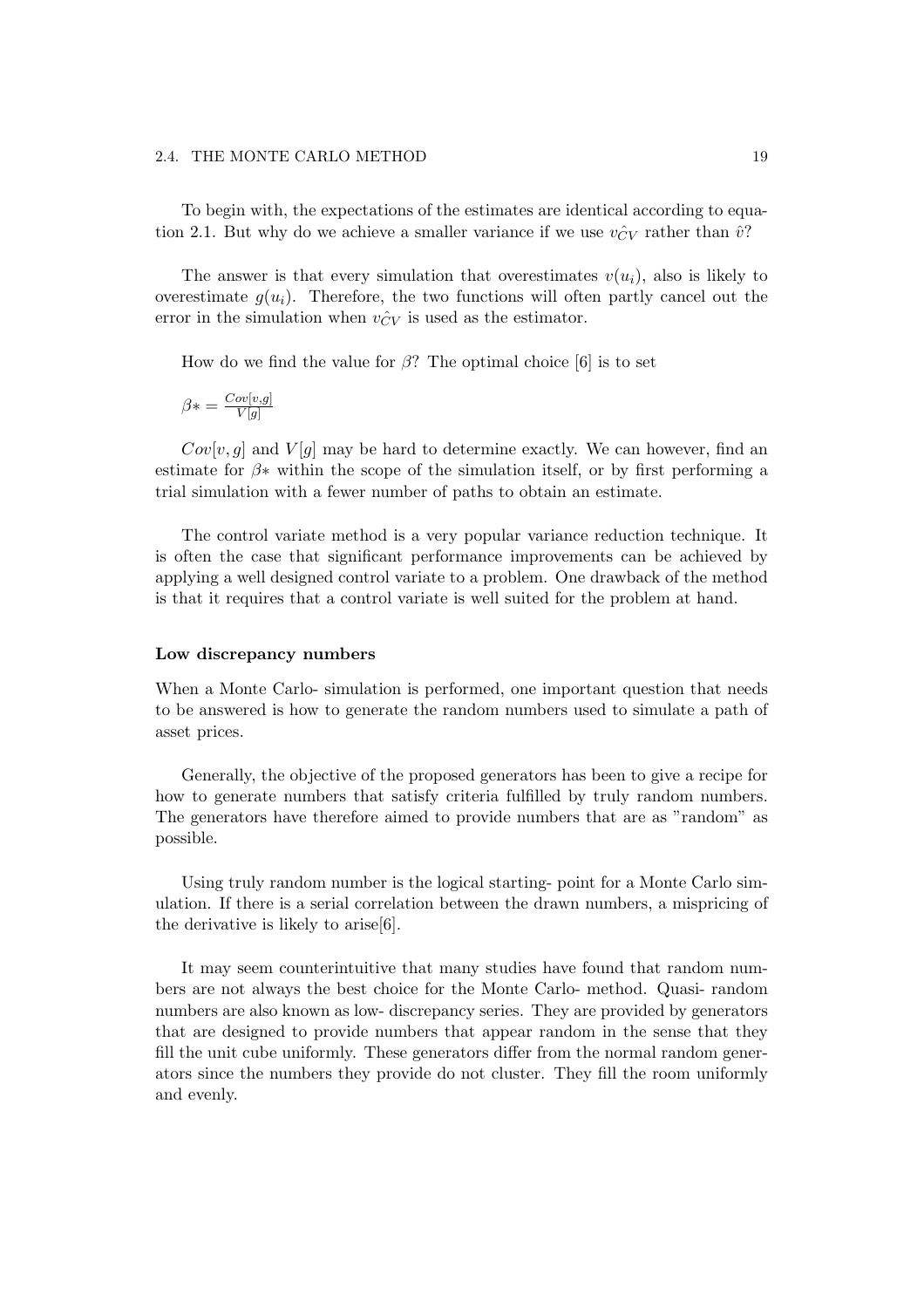Low- discrepancy numbers do not aim to be serially uncorrelated. Instead, they aim to distribute the drawn number sequences evenly by taking the points in the domain that has already been sampled into account.

Consider for example the geometric Brownian motion, where paths are built using numbers drawn from the standard normal distribution. Any correlation between the numbers drawn to produce one path would lead to a regularity or bias in the paths. A derivative value on such a path would likely be mispriced.

However, if we interpret our function as a function of a vector of draws from the normal distribution, there is no reason why such underlying vectors cannot be serially correlated. Jäckel speculates that the reason implementations often have used serially uncorrelated numbers is that the same random number generator has been used to produced one- and more-dimensional random vectors. There are random number generators that take into account the previously drawn number vectors. The next drawn vector is correlated to the old in a way that distributes them to avoid the clusters and gaps of vectors that are pseudo- random.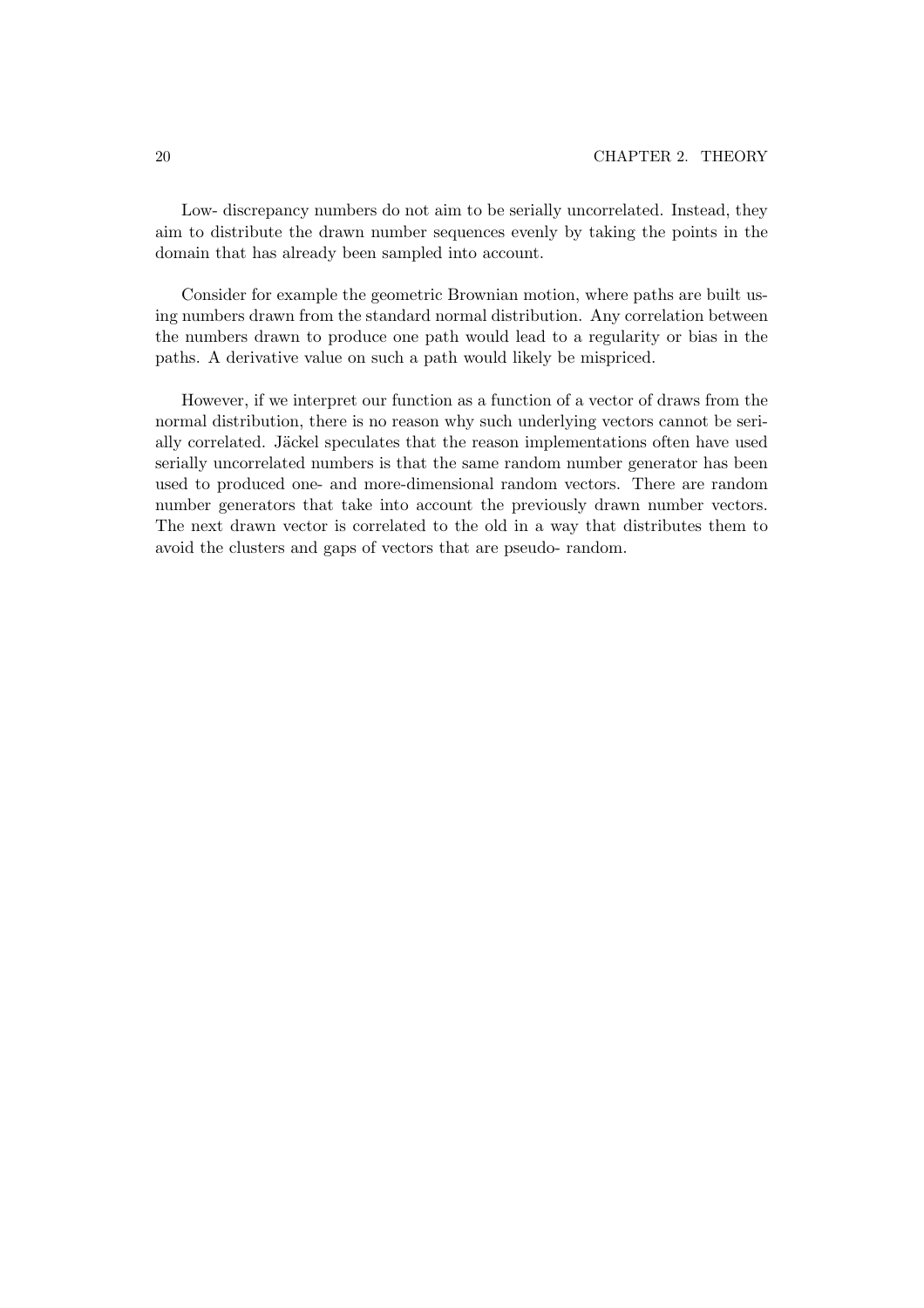# Chapter 3

# Analysis

In this section an analysis of the problem is given. It provides a foundation for the decisions taken in the design and implementation of the project Monte Carlo solver. The analysis is divided into four subsections. Every section corresponds to a topic that was analysed as part of a pre- design phase. Most conclusions were made prior to the design and implementation phases, although some were results of insights achieved in that work.

# 3.1 The user

The users of the Monte Carlo solver will primarily be QuantLab developers. Given that the developers model scenarios in QuantLang and  $C_{++}$ , they are assumed to possess good programming skills. The users will probably value a flexibility in the system design higher than an environment where much of the functionality is fixed.

# 3.2 Implementation language

The possibility to include dll- files in the QuantLab development editions made  $C++$  a good candidate for implementation language. The  $C++$  language is a widely accepted programming language within and outside the financial industry. One determining reason  $C++$  was chosen is that Algorithmica's clients are familiar with the language.

# 3.3 Flexibility

The project goal is a flexible Monte Carlo solver. I believe that a discussion on what it means for a solver to be flexible is motivated.

In this project, flexibility came to mean two things. First, it means the degrees of freedom a user has to define what simulation the solver performs. A solver that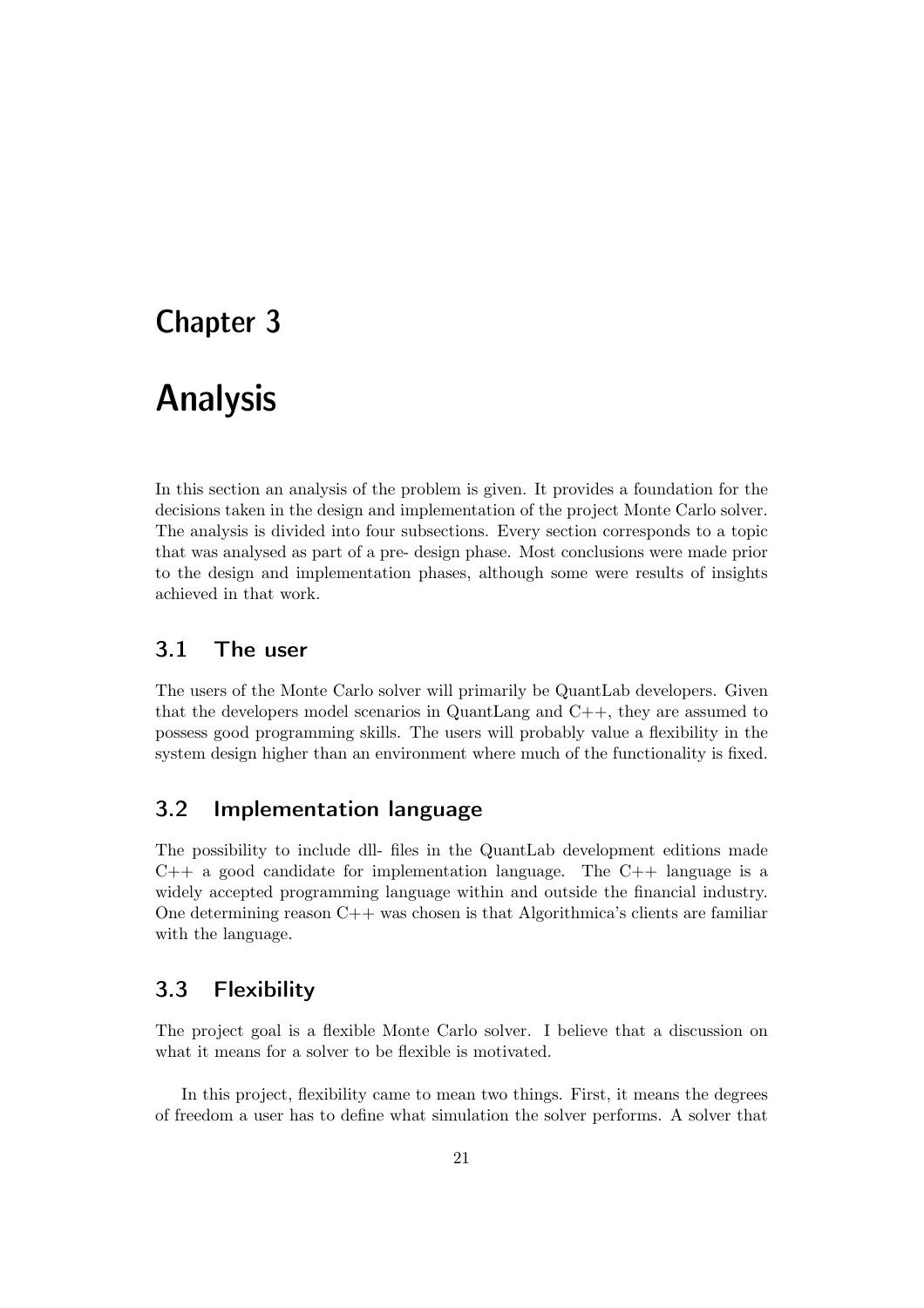allows the user to determine the properties of the simulation is preferred to one that does not.

A flexible Monte Carlo solver would allow its user to define the following properties of the simulation:

- The underlying asset.
- The derivative.
- What, if any, variance reduction techniques that should apply.
- What results of the simulation that are of interest.

The identified properties are discussed in the following sections.

#### 3.3.1 Underlying Asset

The number of different assets used as underlying today is very large, and can only be expected to grow as new derivative products are introduced. In addition, there are often many different models that attempt to model the behaviour of a single asset. In a Monte Carlo simulation, it is the model of the behaviour of the underlying asset that is simulated. It is important to realise that different result may arise from the use of different models. Considering the plentyness of models of underlying behaviour, it is not a very good idea to specify the models that may be used in the simulation. A better approach is to find a good way to allow the user to specify her own model of the underlying.

When it comes to models of stocks and bonds, these often describe the behaviour with a SDE. Since stocks and bond are the most important underlying assets for Algorithmica, a user should be able to define the behaviour of the underlying as an SDE. If possible, behaviour defined in other ways should be allowed.

#### 3.3.2 The derivative

When we perform a Monte Carlo simulation to value a derivative, we are interested in how to calculate its payoff from the path of the underlying. The payoff is a function of the path of the underlying over a defined time period. How the payofffunction is defined is decided either by the parties who sign the contract<sup>1</sup> or by a standard contract<sup>2</sup>. It would not be a good idea to tie the engine to certain types of payoff rules, considering the many alternatives. The client should therefore define the payoff rule.

 $1$ In the case of a OTC derivative

<sup>&</sup>lt;sup>2</sup>In the case of a exchange- traded derivative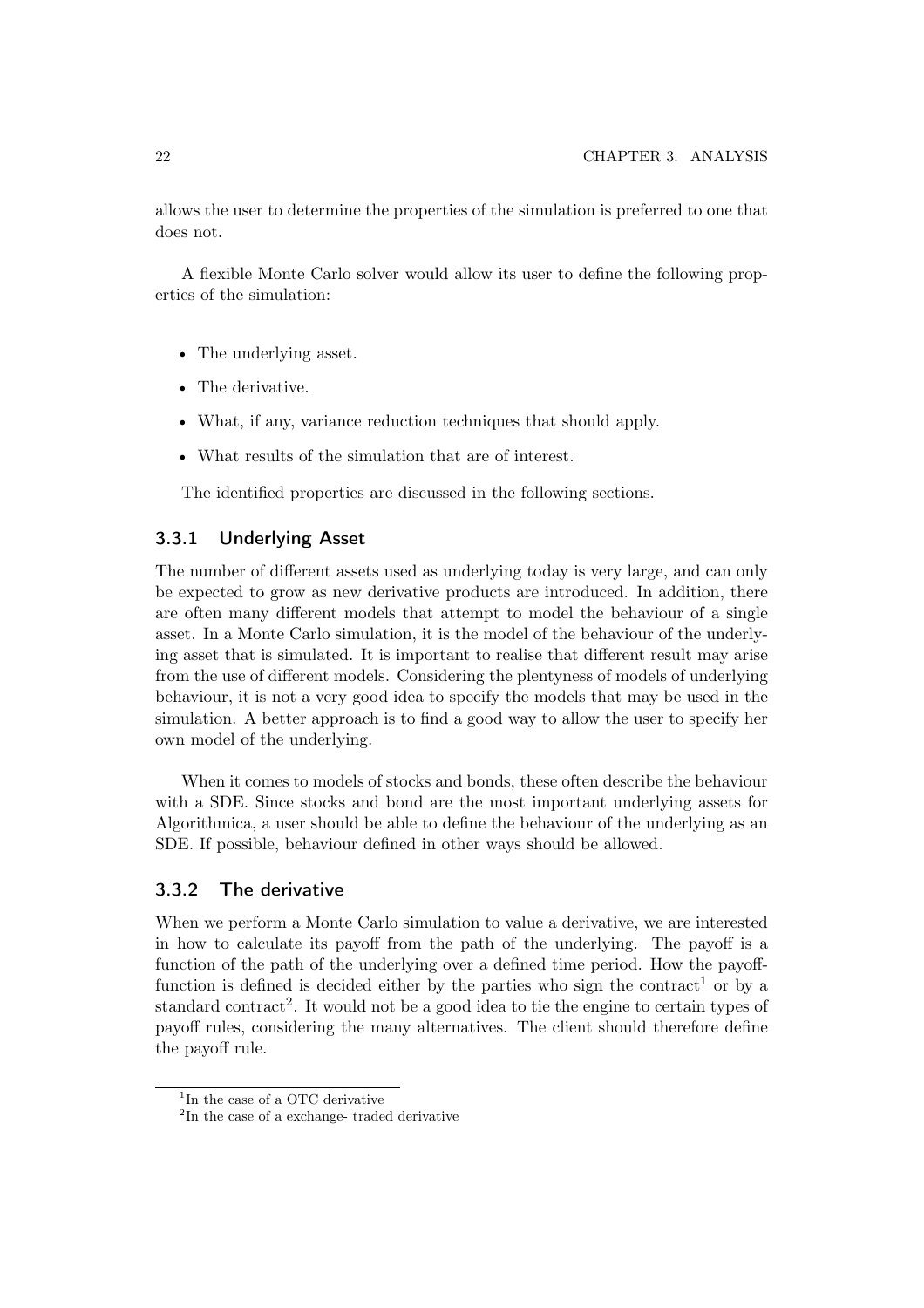#### 3.3.3 Simulation variance reduction techniques

Variance reduction techniques are of great importance for reducing simulation time in Monte Carlo simulations of financial derivatives<sup>3</sup>.

The techniques considered in this paper, introduced in section  $2.4.2$ , are dependant on the simulated derivative. The anti- thetic variate and control variate techniques both require knowledge of the valuation problem. When it comes to lowdiscrepancy numbers, several number generators are conceivable.

Since the user is responsible for defining both the model used for the underlying asset, and the rules for derivative valuation, it is reasonable that the user should also be responsible for choosing variance reduction techniques.

#### 3.3.4 Simulation results

There are many conceivable results that can be derived the simulation of paths. The primary result is the risk- neutral expectation of the derivatives value. That is the statistical measure usually considered as the result of a simulation. However, there are other statistics that could be derived from the the paths that may be valuable. One example is the variance of the estimates of the derivative value. A high variance indicates a greater insecurity in the estimate.

It is possible that a user would like to value more than one derivative at the same time. If the underlying asset follows the same model, and the generated paths were reused, the computing resources needed to generate paths could be saved.

Not all potentially useful statistics derive from the derivative(s). The user may be interested in statistics of the simulated paths that do not affect the value of the derivative but still are considered useful. Such statistics could include the number of times the underlying asset crossed a barrier, or statistics on the underlying assets value at a certain time during the simulation.

As with the model used to describe the behaviour of the underlying asset, and the payoff- rule of the derivative, it is hard to give a complete description of what statistics may be of interest to the user. It is therefore reasonable to let the user define the statistics herself, if possible.

## 3.4 Functionality

Prior research on Monte Carlo simulation often has been focused on variance reduction techniques rather than design of a reusable solver. Although this study

<sup>3</sup>See section 2.4.2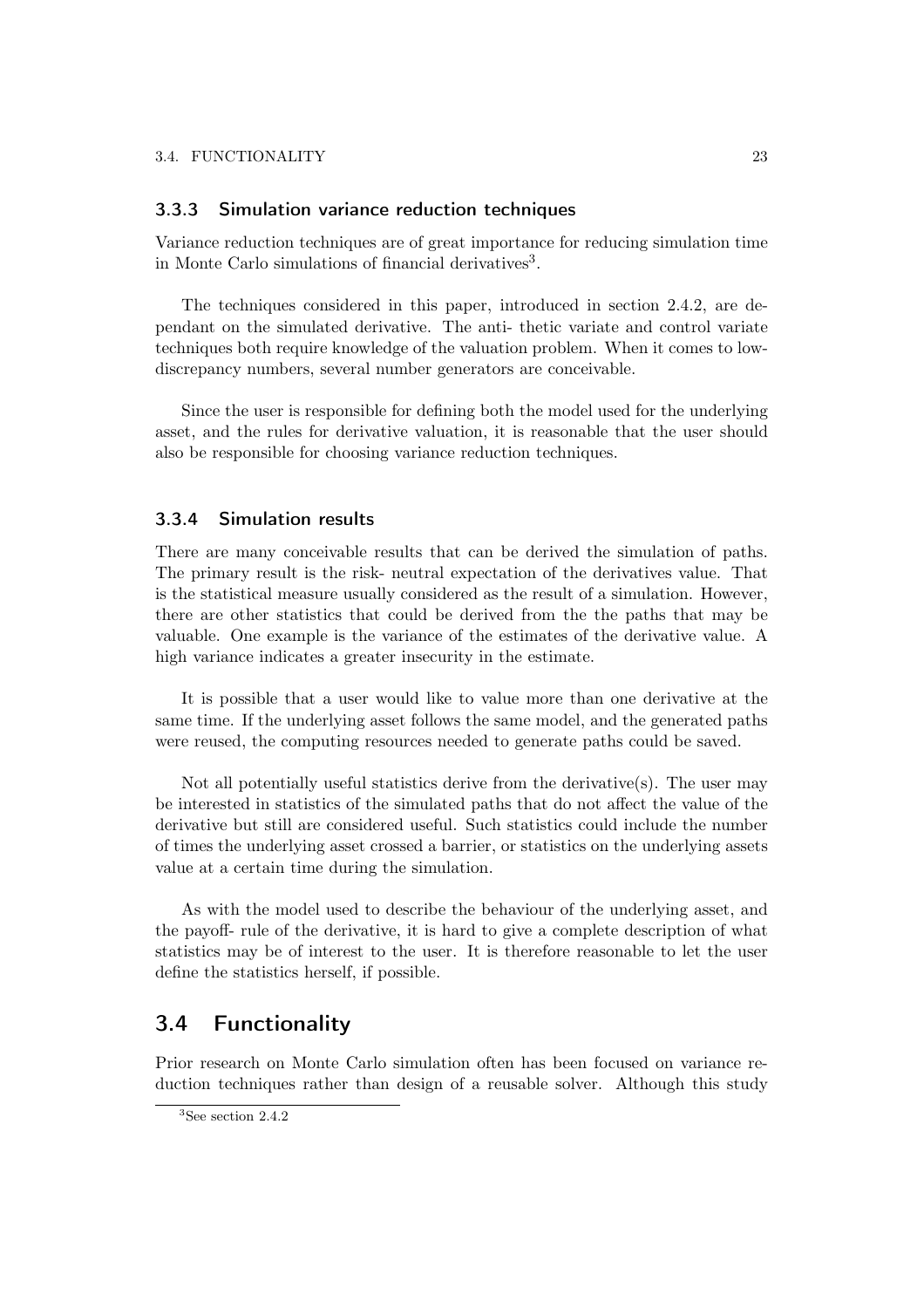has a different focus, there is still much to learn from the way the solvers in other studies have been implemented. I found that there existed common features in the implementations that I could use as a template for the backbone of my own solver. By *template* I mean a set of basic functionality. I do not make any assumptions on how the functionality was made available by the system, or how it was implemented. The template only defined what information was necessary to carry out the simulation and the basic steps that a simulation consists of.

A Monte Carlo application typically performs a number of tasks4. In order to perform the tasks,it needs some information on the problem to be solved. At least, the following information is needed:

- The time period over which the simulation is to take place.
- How the underlying asset behaves over that time period.
- How to calculate the derivative's payoff, given the path of the underlying asset.
- When to stop the simulation<sup>5</sup>

In the project work, the functionality defined by the template became a skeleton for the solver. The skeleton roughly defined tasks that were to be performed by the solver. The tasks are:

- Construct paths of the underlying assets properties over the defined time period.
- Value the derivative on the paths.
- Return the results of the simulation to the user.

In a way, the level of generality offered by a Monte Carlo solver could be defined as the possibility for a user to adjust how to provide the necessary information and how the solver performs those tasks.

The following sections present the design and implementation of the Monte Carlo engine.

<sup>4</sup>Which are reviewed in section 2.4.1

<sup>5</sup>Such as the number of simulations to be performed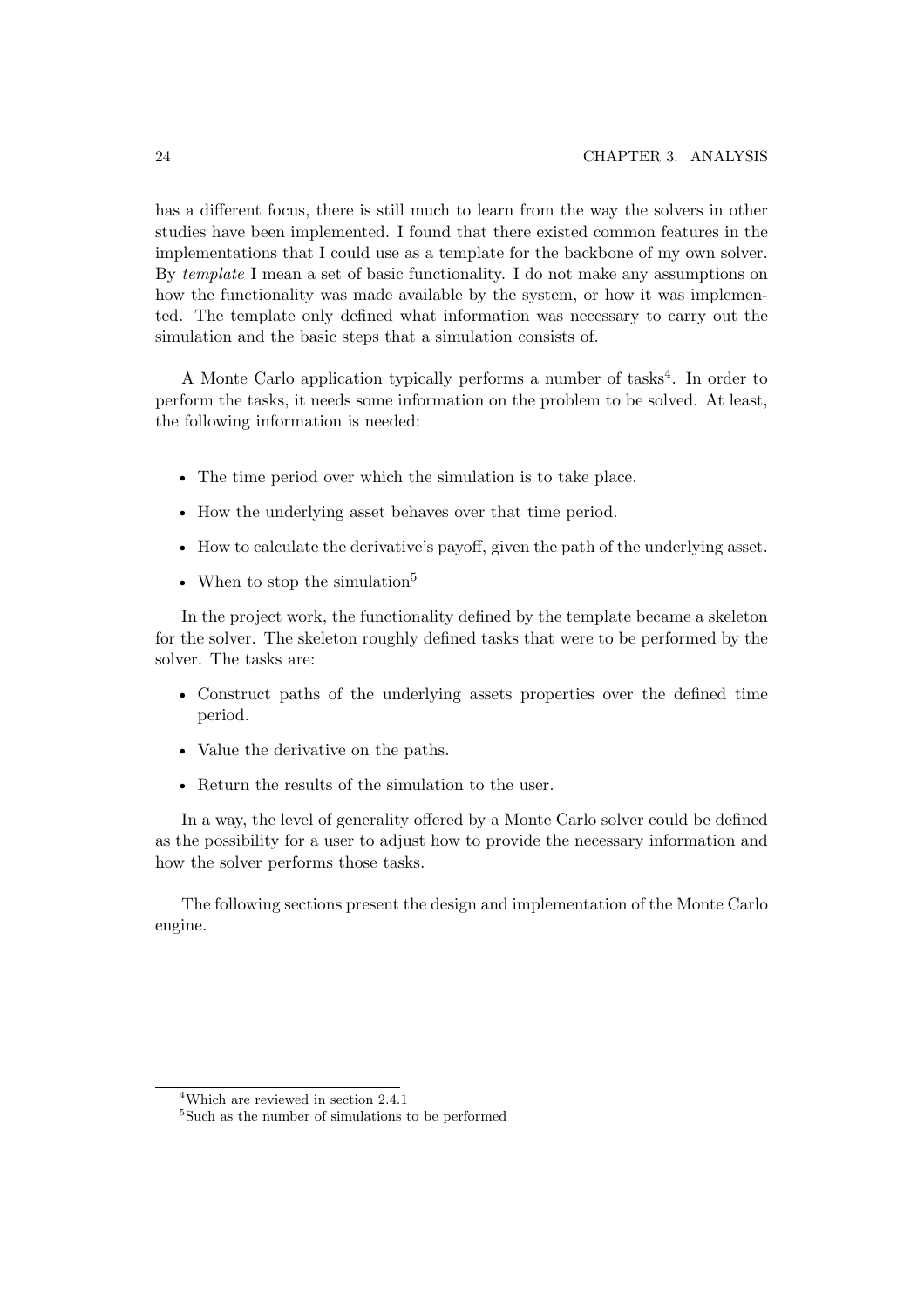# Chapter 4

# Results

This chapter presents the Monte Carlo solver. The section consists of two subsections. In section 4.1 is a high-level discussion on the solver. The section discusses how the solver uses the concepts of nodes, path and valuation. Section 4.2 presents the implemented solver. It gives a description of the solver's classes and how the classes collaborate during a simulation.

# 4.1 Concept overview

*This section provides the reader with an overview of how the solver relates to the concepts of nodes, paths and valuation. The high-level discussion is meant to help the reader understand how the implemented classes in section 4.2 work together*.

#### **Nodes and Paths**

The solver regards a path as a set of nodes that are defined at times in the simulation time period. The time over which the underlying is to be simulated is considered discrete. That means that for every member of the set<sup>1</sup>, there is a node in the path of the underlying asset.

A node represents a step in a simulated path. The path is constructed by using the time series that describe the behaviour of the underlying. In its simplest form, the node holds the price of the asset at that time. It may, however, contain more complex information, such as the instantaneous volatility of the asset. A node keeps information needed for two purposes:

- During a simulation, it stores the information needed to build subsequent nodes in the path.
- It stores the information needed to value the derivative.

<sup>1</sup>corresponding to a point in time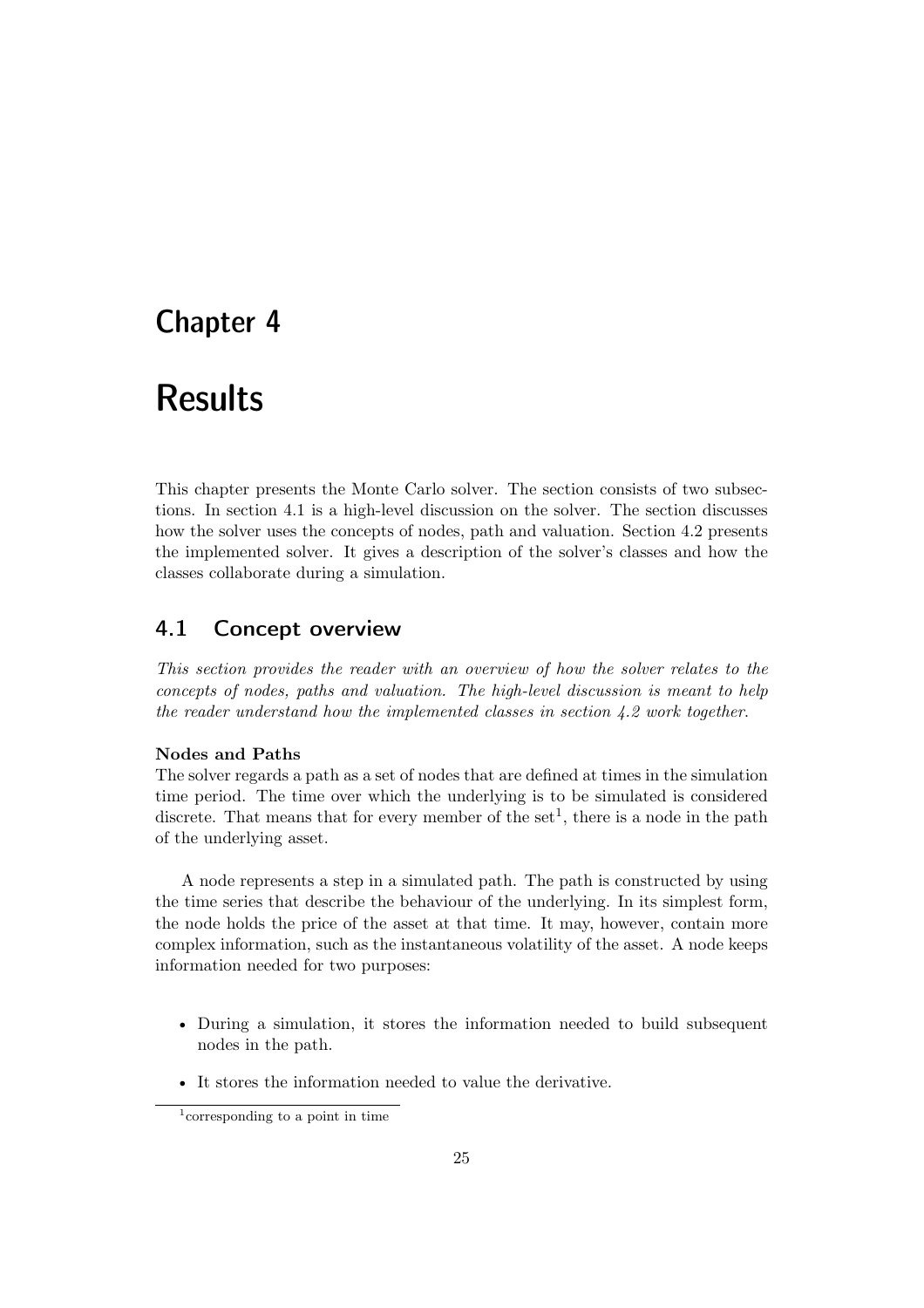It may of course be very difficult to predict what information a user of the system would like to store in the nodes. The information is dependent on the type of time series involved in the simulation. One possibility is that the node will contain information for more than one time series. That way, more than one time series could progress simultaneously.

Allowing several processes to progress simultaneously has its benefits. It means that derivatives with more complex underlying assets and pay-off functions can be simulated. For example, the underlying could be defined as a basket of stocks or bonds,and the pay-off function could include discounting by a rate that itself follows a stochastic differential equation.

#### **Path development**

Now that we have discussed what a node is and what information it may hold, we are ready to examine how to build a path of nodes. What we want to achieve is a path of nodes that contain the data that resulted from applying the SDEs that define the time series to an initial state.

Prior to building a path, an initial state must be defined. It is from this initial state the path is developed. In the design, the initial state is a node. From that node, the start node, subsequent nodes in the path are built by a step-by-step process. I believe that the easiest way to explain path progression is to understand how the second node in the path is constructed from the first. The third node is then built from the second in a similar way.

Assume that the user has defined the initial node and that we are about to construct the second node in the path. The first node contain start values for the time series involved in the simulation. When we traverse the path from the first node to the second,we apply the SDEs that define the time series to the data in the first node. This is done for every time series. When completed, we have calculated the data in the second node. The computations that are carried out depends on what the underlying asset is and how the user has defined its behaviour.

#### **Path evaluation**

When a path has been built, it is used to evaluate one or more derivatives. Once built, we store the nodes that we need to evaluate the derivative. Evaluation of the derivative can be done either for every path directly after it has been built, or for all the paths together after the path simulation stage is done. Each choice has its benefits and drawbacks.

If the evaluation is to be done after every path simulation, the results need to be stored until all the paths have been simulated and evaluated. An average can then be taken over the samples.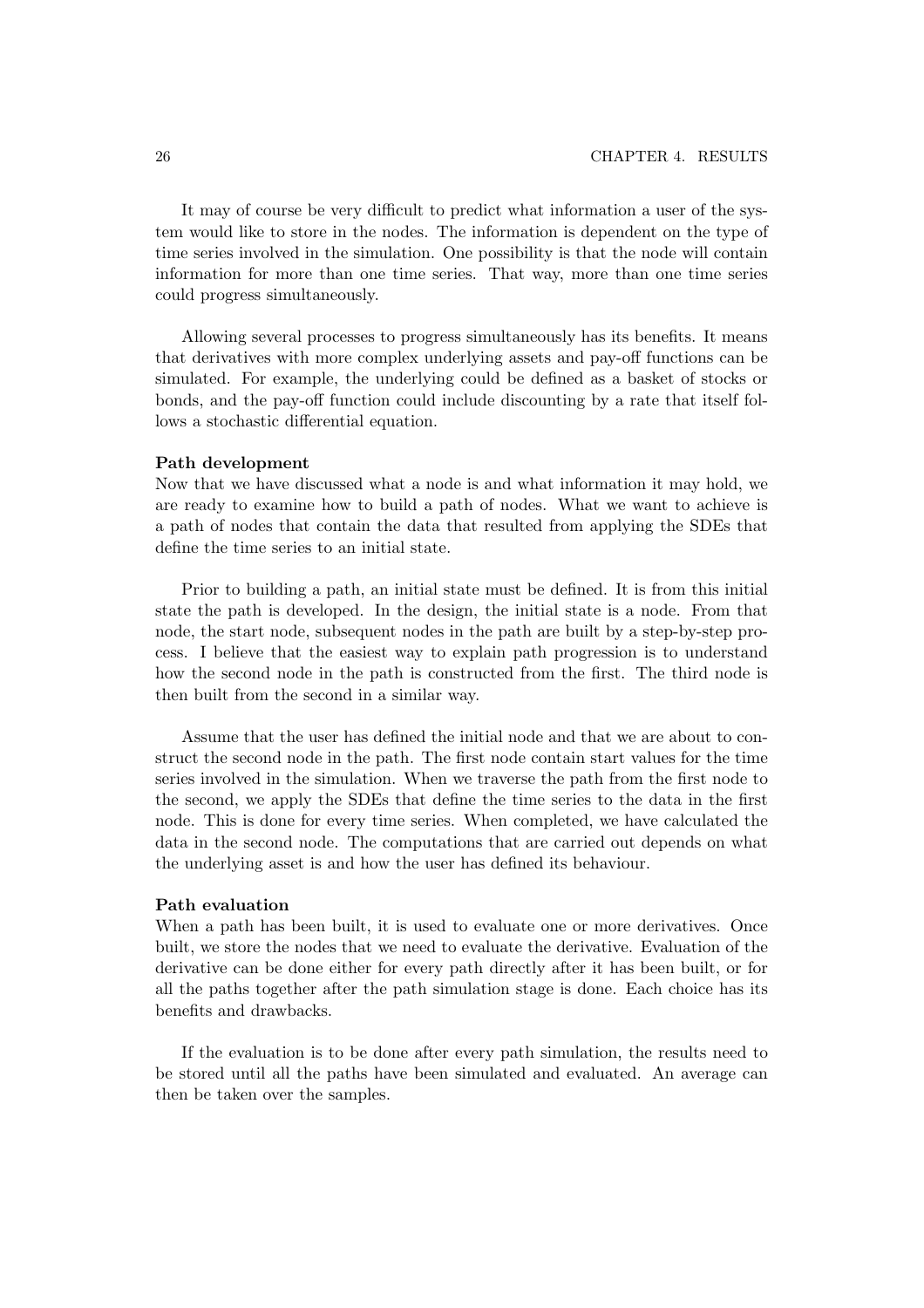#### 4.2. THE IMPLEMENTED SOLVER 27

If the evaluation is performed when all paths have been simulated, they need to be stored until evaluation can be performed. This may require a bigger memory, even though the memory demand can be decreased by only saving the nodes needed to evaluate the derivative rather than the whole path<sup>2</sup>. A benefit is that one function call is enough to evaluate the derivative over the paths.

Even though the amount of work that needs to be done to perform the evaluations of the paths is the same, the first approach requires more function calls but not as much memory. In the project Monte Carlo engine, the second approach has been applied. The assumption was made that in most cases few enough nodes are stored in each path to make it possible to store them until all paths have been simulated<sup>3</sup>.

## 4.2 The implemented solver

This section presents the implemented Monte Carlo solver. What follows is a description of the implemented system. First, the implementation of the key conceptual parts of the solver are presented and discussed individually. After that, an account of the complete system is given, complete with sequence diagrams that show how the system parts collaborate to perform a simulation.

#### 4.2.1 Time

Time is an essential building block of a Monte Carlo engine. It is used to define the period for which the derivative is written, as well as a parameter when cash flows are discounted. There is some controversy over the way time is to be defined when a financial model of an asset is constructed. One example is whether the value of an asset changes when the market it is trading on is closed. There is also the question of how the user of the system would like time to be presented. Is the time frame of a model supposed to be altered by the use of a calendar, or is time a number?

I believe that the most general way to describe time in this frame work is as a number. There are several benefits with this representation:

• Many of the existing models treat time as a number. A transparency is achieved when time is represented in the same way in the engine. This transparancy makes it easier for new users to adapt.

<sup>2</sup>This is usually a big improvement. It is common that the value of the derivative is calculated from a small subset of the nodes.

<sup>3</sup>Ideally, the user would be allowed to choose the approach to statistics gathering. That is currently not implemented as part of the project.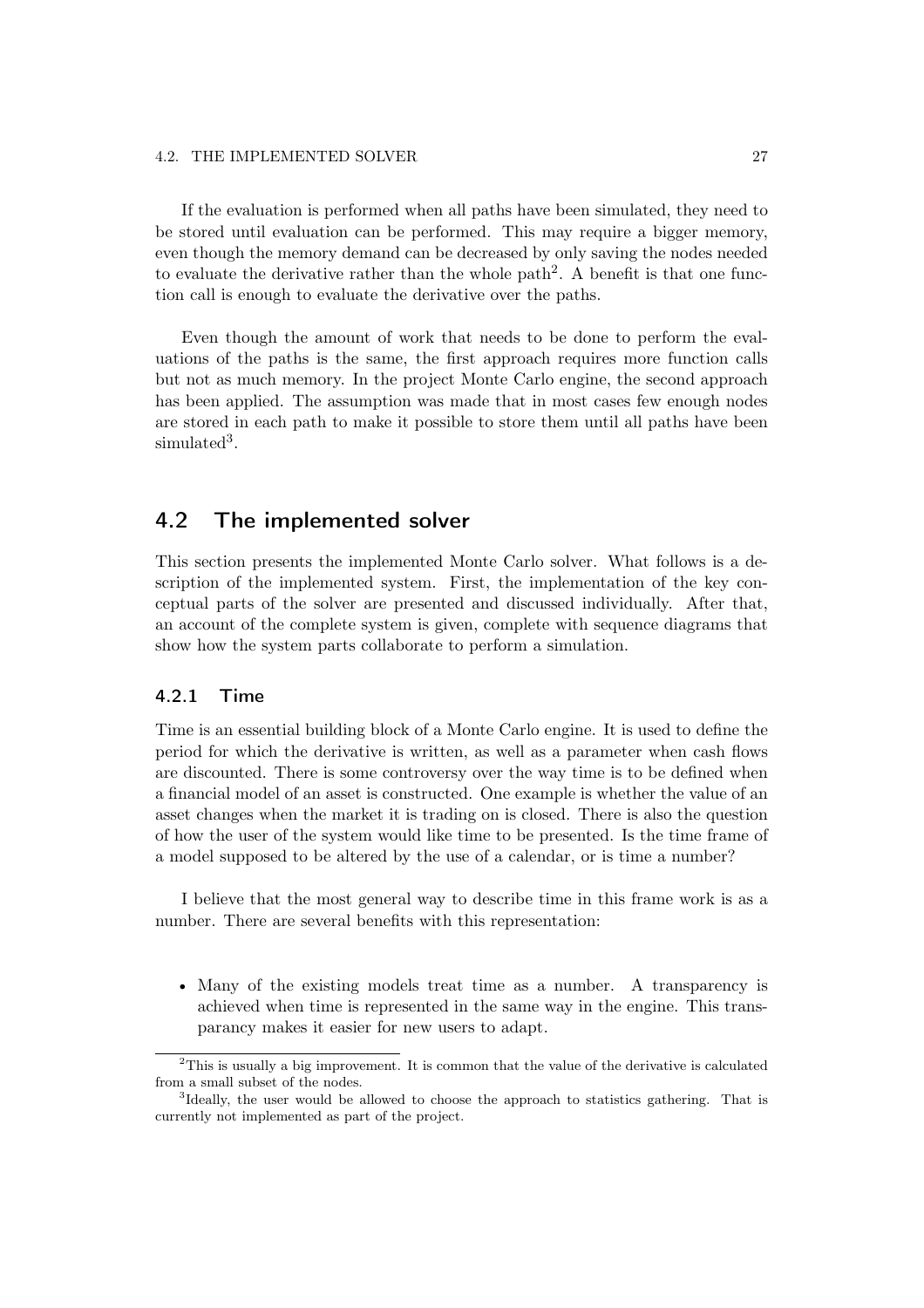- The representation of time as a number facilitates discounting cash flows.
- If is to be presented to the user as a calendar or any other format, little adjustment needs to be done.
- It is probable that performance benefits from time being a number. Other formats are likely to result in many convertations to time as a number, as many models regard time as a number.

In the implemented solver, time is a **double**.

#### 4.2.2 The Node

For Monte Carlo simulation, we need a path of the underlying asset to perform the valuation of the derivative. A path is a set of nodes,where every node defines one step in the path<sup>4</sup>. Every node contains the information necessary to:

- Build subsequent steps in the path.
- Value the derivative, once the path has been constructed.

Since the information contained in the nodes determines what time series can be modelled, and what statistics that can be gathered, it is important that the user of the system is allowed to control it.

The solver's way to deal with the problem of user- defined nodes is to allow the user to define the node as a  $C_{++}$  class. That way, the user has a great degree of freedom in how to specify the nodes. The user may choose to let the node be a simple container for a set of data, or a more complex class that allows for function calls and other C++ features.

The user of the system specifies a node class which, along with function pointers that define the time series and what nodes are to be sampled for statistics, is used to create a path. The class responsible for the path creation,  $TP \, rocess$ , is introduced in section 4.2.3.

#### 4.2.3 The Time Series

As stated in section 2.3,models of asset behaviour are often considered to be stochastic. Besides containing an element of randomness themselves, the models often include parameters such as interest rates or volatility which also are modelled as time- series. Therefore it is intuitive to define the behaviour of the underlying as a collection of time series. The processes are used to build a path of states over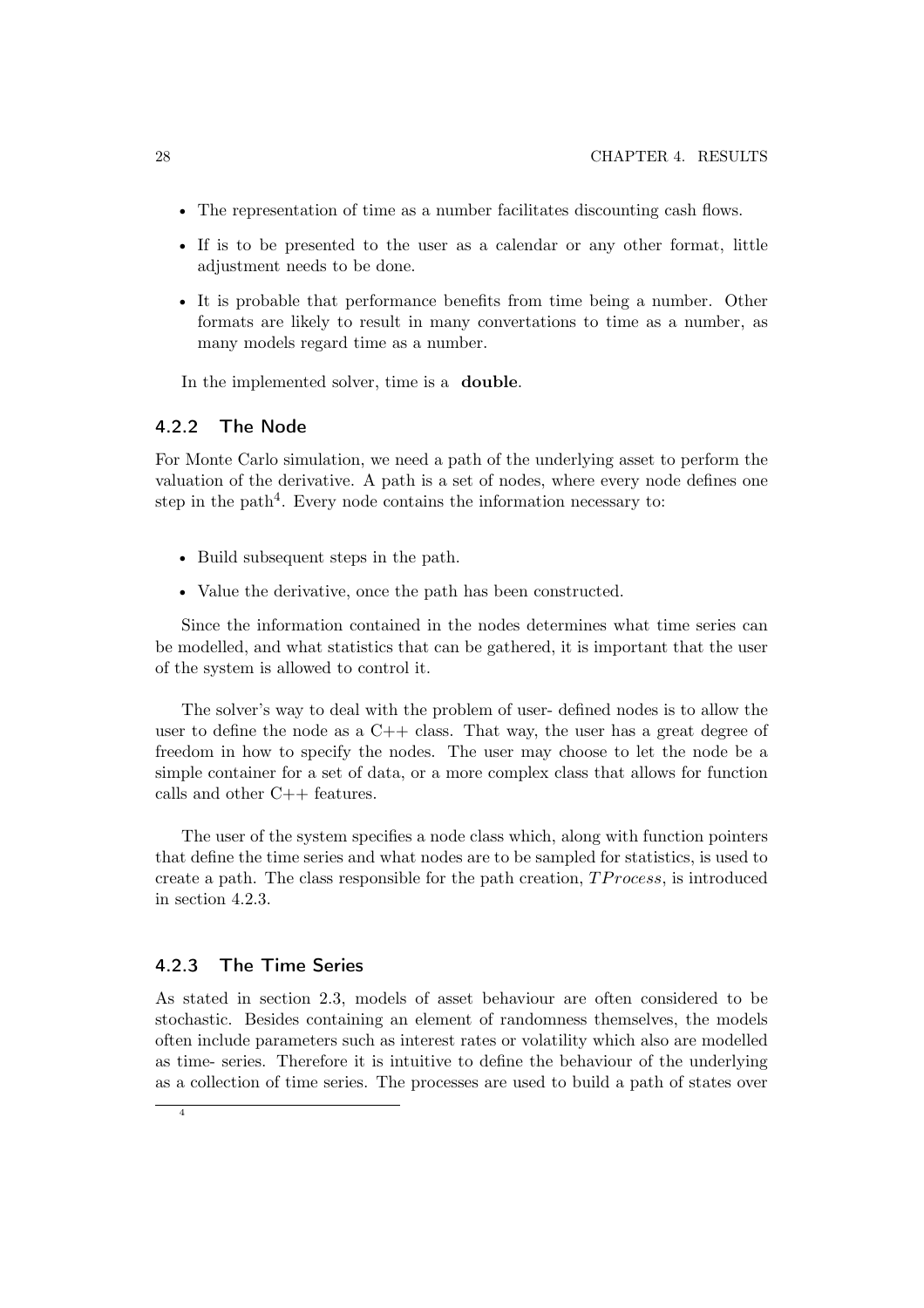a number of time steps. A path is built from a set of an initial node that contains start values for the processes. From the start node, the second node in the path is built by applying functions that represent the SDEs. The functions may very well depend on each other, as long as they are applied in an order that ensures that data needed as input for a function is available at the time of computation.

In the project's Monte Carlo solver, there is a class that is responsible for creating paths. The class,  $TP$  rocess, is used to simulate paths of the underlying asset. It provides the function  $OnePath$ , used to simulate one path of the underlying and to store the nodes in that path that are used to value the derivative. Figure 4.1 is a UML class diagram of the TP rocess class.



**Figure 4.1.** The process template class

TProcess is implemented as a template class to allow the user to call it with any class (i. e. the user- defined node class). When it is used to create a class it takes the following parameters:

- funcP, a function pointer to a function that takes an object of the TPRO-CESS template parameter and return an object of the same type. The function describes how the stochastic process develops step by step.
- startVal, an instance of the user- defined node class.  $startVal$  is used as the initial node in the simulated paths.
- $bP$ , a function pointer to a function that defines break- conditions. The function is called with an instance of the user defined node class and returns a bool indicating whether the simulation should continue or return with a default value.
- $stepTimes$ , an array of doubles that contain the points in time that the nodes will be defined on.
- $s$ , a double indicating the number of nodes in a path.

The TProcess template class also provides the function  $OnePath$ . As the function name suggests, it builds a path of nodes.  $OnePath$  is responsible for the measures that needs to be taken during path construction. Besides building the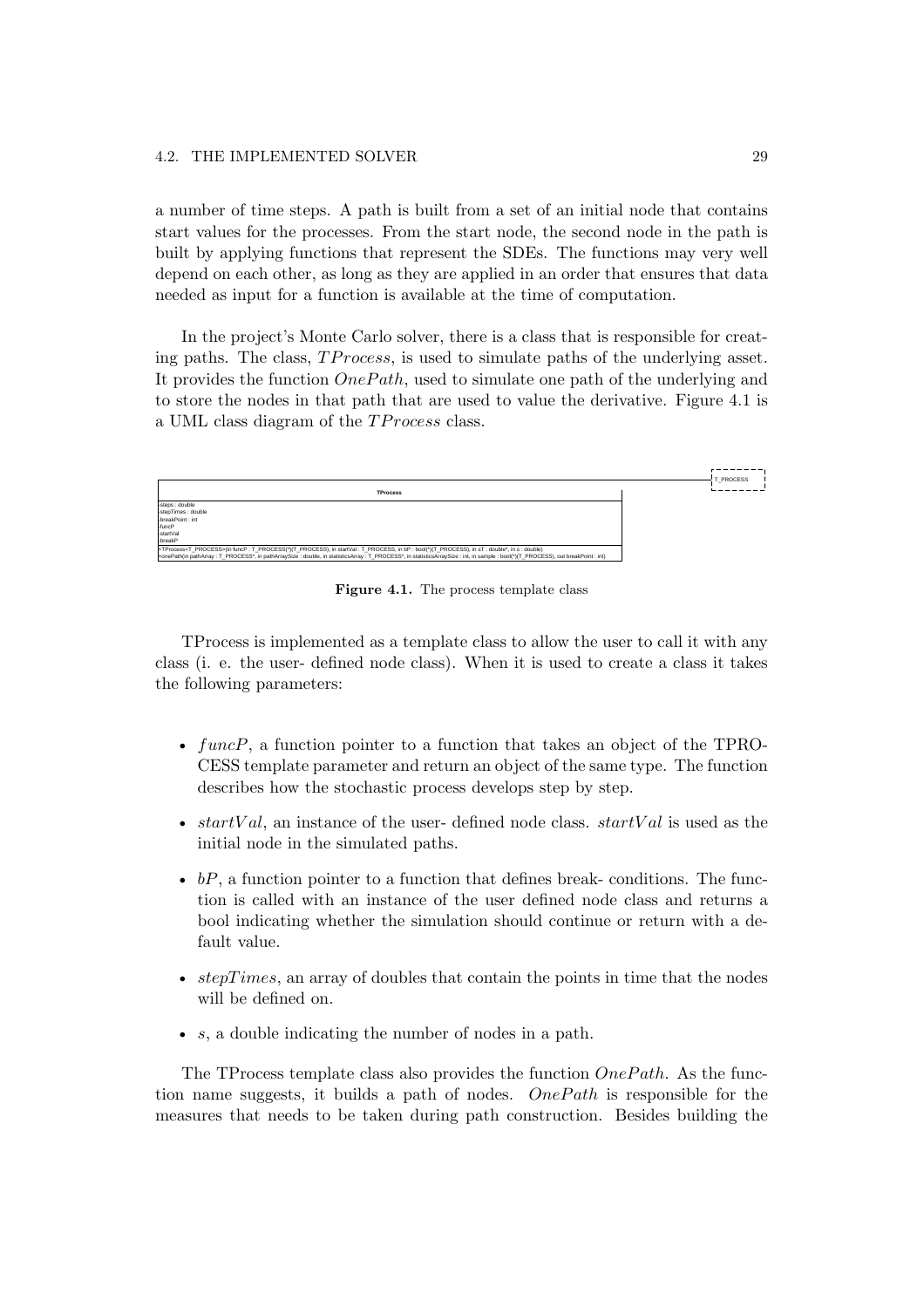path itself it stores the nodes that are needed for statistics. OnePath takes the following parameters:

- pathArray, an array of nodes. The array will hold the nodes in the simulated path. For performance reasons, we reuse the same array every time we simulate a path.
- pathArraySize, an integer holding the size of the pathArray.
- statistics  $Array$ , an array of nodes. The array will hold the nodes in the path that are used for statistics.
- statisticsArraySize, an integer holding the size of the statisticsArray.
- sample, a pointer to a function that takes a node and returns  $true$  if that node is to be sampled for statistics.

The  $OnePath$  function builds the path by repeatedly applying the function that  $funcP$  refers to. After every step, the *sample* function is called on the node to determine whether the node should be part of the set on which valuation of the derivative is done.

As a result of the process, two vectors of nodes are filled. The *pathArray* vector holds all the nodes in the path, while *statisticsArray* only hold the nodes of interest for valuation. The nodes in the second vector will also be stored after every path simulation, while the nodes in first will not. The motivation of having two vectors rather than storing the whole path is that it is common that the derivative is not valued on the whole path<sup>5</sup>. The memory saved by storing only the nodes of interest allows the user to simulate more paths, given a fixed- size memory. The optimisation does require the user to be careful when defining the sample function, since the *statisticsArray* has a fixed size.

In a Monte Carlo simulation,we would like to use the results from a number of simulations for statistics. The repetitive character of the method means that we would like to store the results from every simulation in a practical manner until we are ready to draw conclusions. The class T Statistics, introduced in section 4.2.4 facilitates the storage of results and may be used to obtain statistical measures from collected data.

#### 4.2.4 The Statistics

At every node in a path, there might be useful information<sup>6</sup>. As a consequence, this information needs to be either stored for future use or passed on to an object that

 $5$  It is usually valued on a small subset of the nodes in the path

 ${}^{6}$  For example, the value of the underlying or an indicator that the simulation is to stop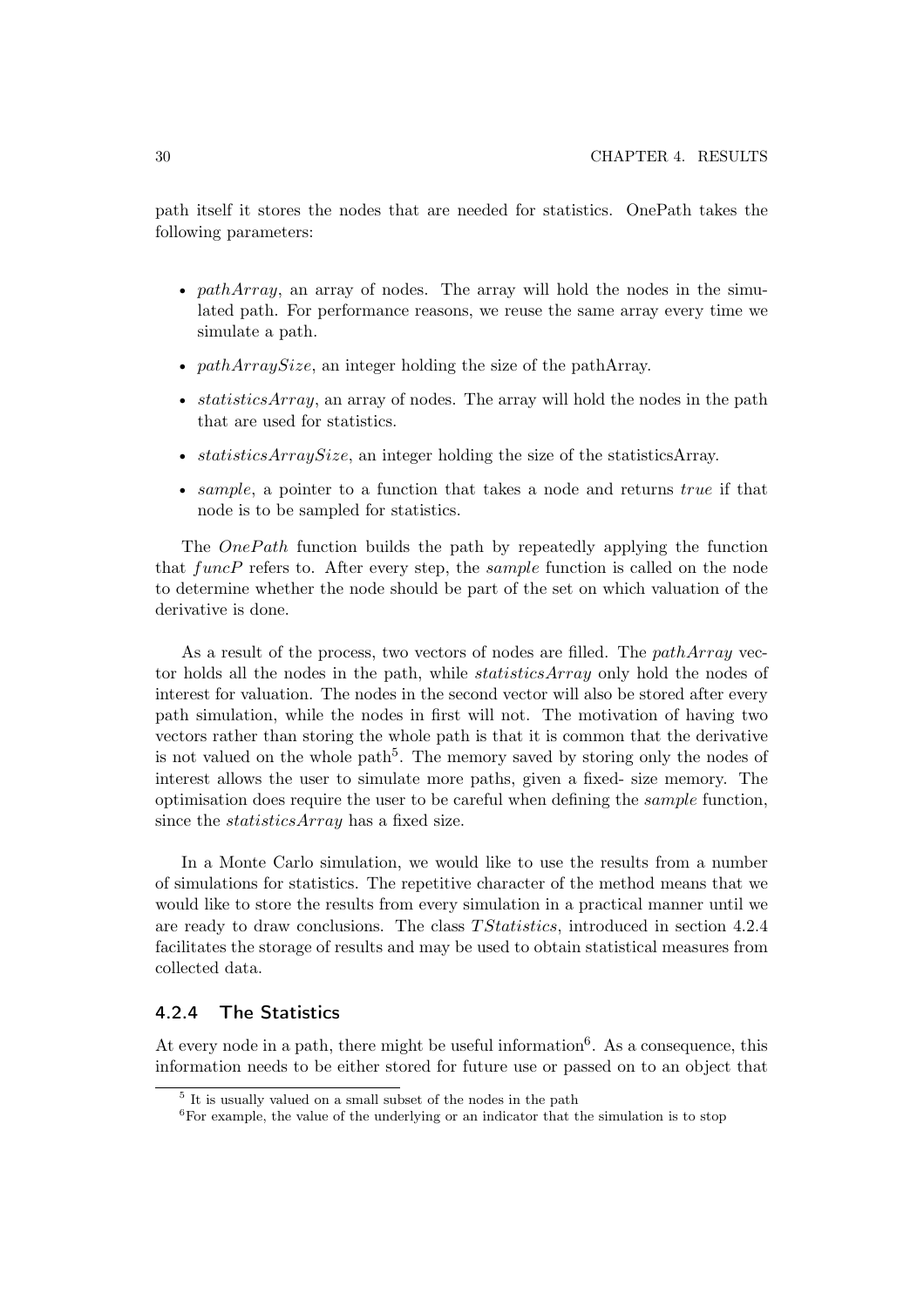knows what to do with it. In the design, there is a class,  $T Statistics$ , that stores sampled data for future use.

TStatistics is a template class that facilitates the storage of results from the individual simulations. It is also responsible for compiling statistics on the simulations requested by the user. The template class takes two classes as its input. The first is the user- defined node class. The second is a class that defines how the user would like to receive the statistical output.

The *T Statistics* template class takes the following parameters:



**Figure 4.2.** The statistics template class

- measures, an integer stating the number of statistics to be stored.
- $resultsDumped$ , intimately holding the number of results posted to the class so far.
- $pathSteps$ , an integer stating the number of nodes in a posted result
- results, an array of results from the simulations.
- function  $P$ , an array of pointers to functions that are used to calculate statistics on the posted results.

T Statistics provides two functions. The first,  $dumpOneResult$ , is used to build a foundation for statistics by repeatedly posting results from simulations. The second,  $resultsSoFar$ , is used to compile statistics on the posted results. The two functions are presented below.

The dumpOneResult function is used to build a collection of results from Monte Carlo simulations. It takes a vector of user- defined nodes as a parameter and stores its content for future use. As more results are stored, the matrix of user- defined nodes is growing.

The resultsSoFar function applies the statistics functions in the  $functionP$ array to the stored results. It calls the functions on the results vector, along with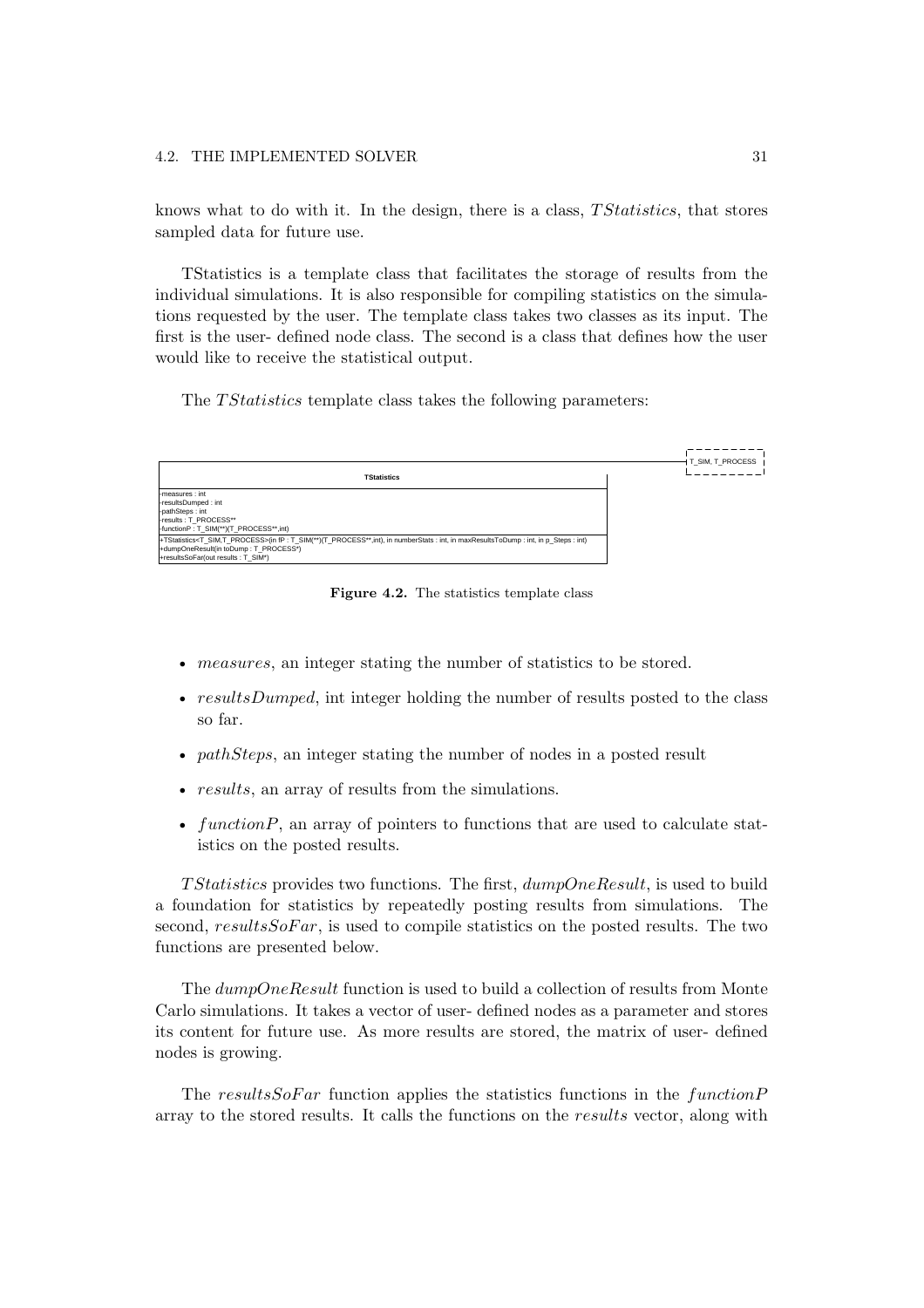the parameter resultsSoFar. The output of the function is a vector of the userdefined return type.

The TStatistics class is nothing but a convenient way to put together two related tasks- the storage of outcomes from the experiments and the calculation of statistics.

#### 4.2.5 The Monte Carlo Engine

Typically, a user would not be expected to call  $TP \textit{rocess}$  onePath and T Statistics.dumpOneResult herself. Instead,a user would define a time period,an underlying and a rule for how to value a derivative. She would also define criteria for when enough simulations have been performed. After giving the initial directions, she would expect the Monte Carlo solver to take care of the rest. So far, we have discussed the two main parts of a Monte Carlo solver. In this section, the MCEngine class is introduced. The class is responsible for the high- level tasks of a simulation.

The Monte Carlo engine is a template class that takes the user- defined node class as a parameter, along with function pointer that define the time series and how to gather and calculate desired statistics.

The MCEngine template class ties together the functionality provided by the TProcess and TStatistics classes. It provides the function simulate that carries out the whole Monte Carlo simulation and returns the requested statistics.

The MCEngine template class has no member variables. Its sole purpose is to provide the simulate function. The simulate function takes the following parameters:

- process, a TProcess $\text{ST\_PROCESS>}$  class, defining the stochastic process used as to model the behaviour of the underlying.
- statistics, a TStatistics  $\leq$ T SIM,T PROCESS class, defining the format of the statistics to be gathered.
- $numberOfPaths$ , an integer defining the number of paths to be simulated.
- stepsInPath, an integer defining the number of steps in ach simulated path.
- stepsForStats, an integer defining the number of nodes in each simulated path that are used to value the derivative.
- sample, a pointer to a function that is used to determine whether a node in the simulated path is to be kept for statistics.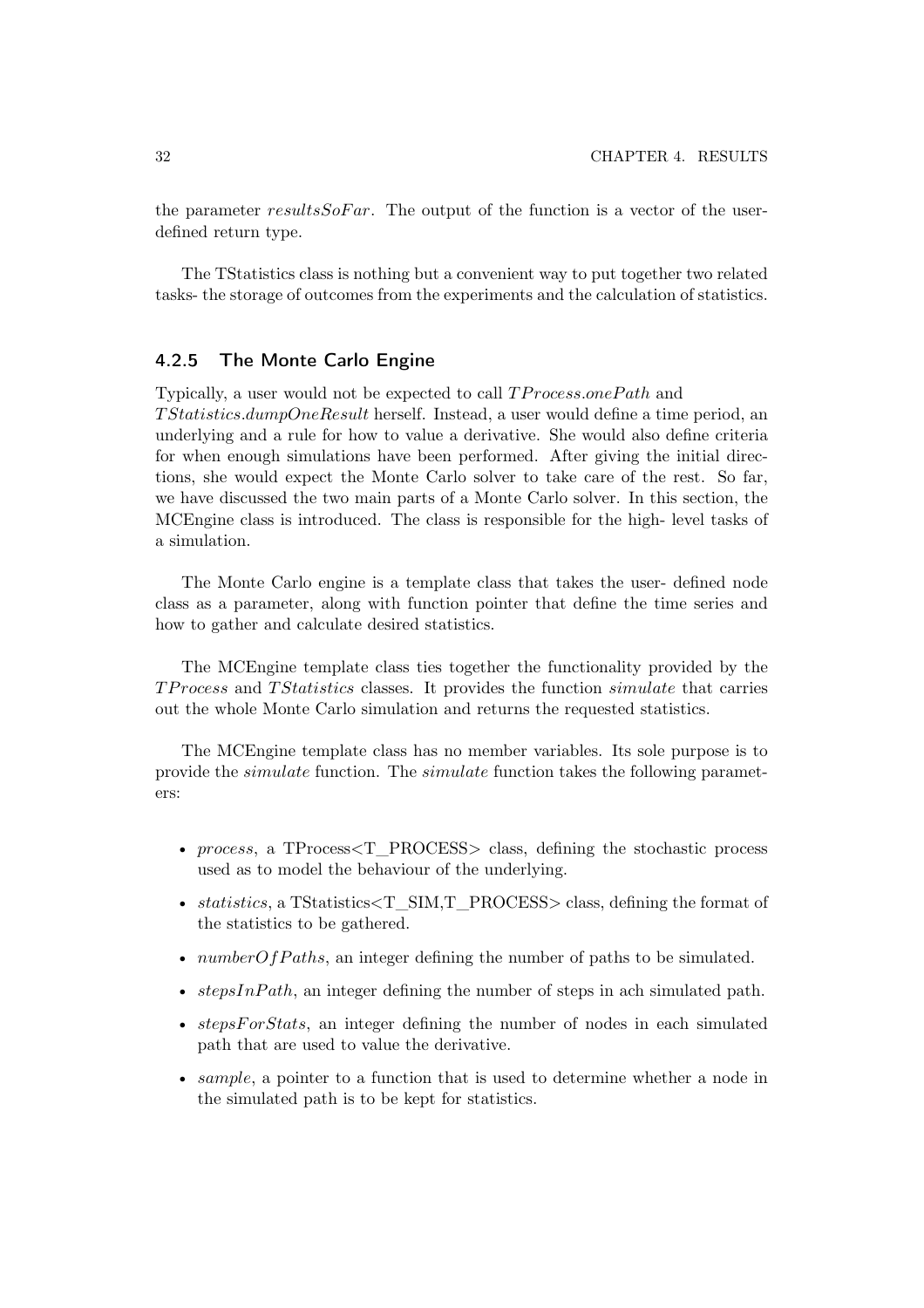#### 4.2. THE IMPLEMENTED SOLVER 33



**Figure 4.3.** The MCEngine template class

### 4.2.6 A simulation sequence diagram

What happens when a simulation is performed? Figure 4.4 is a sequence diagram showing the interaction between the different parts of the system. The user starts the simulation by calling the simulate function of a MCEngine instance. It repeatedly calls for paths to be simulated and posts the nodes of interest to a T Statistics instance. After the paths have been simulated, MCEngine calls on T Statistics for the results of the simulation. The results are then returned to the user.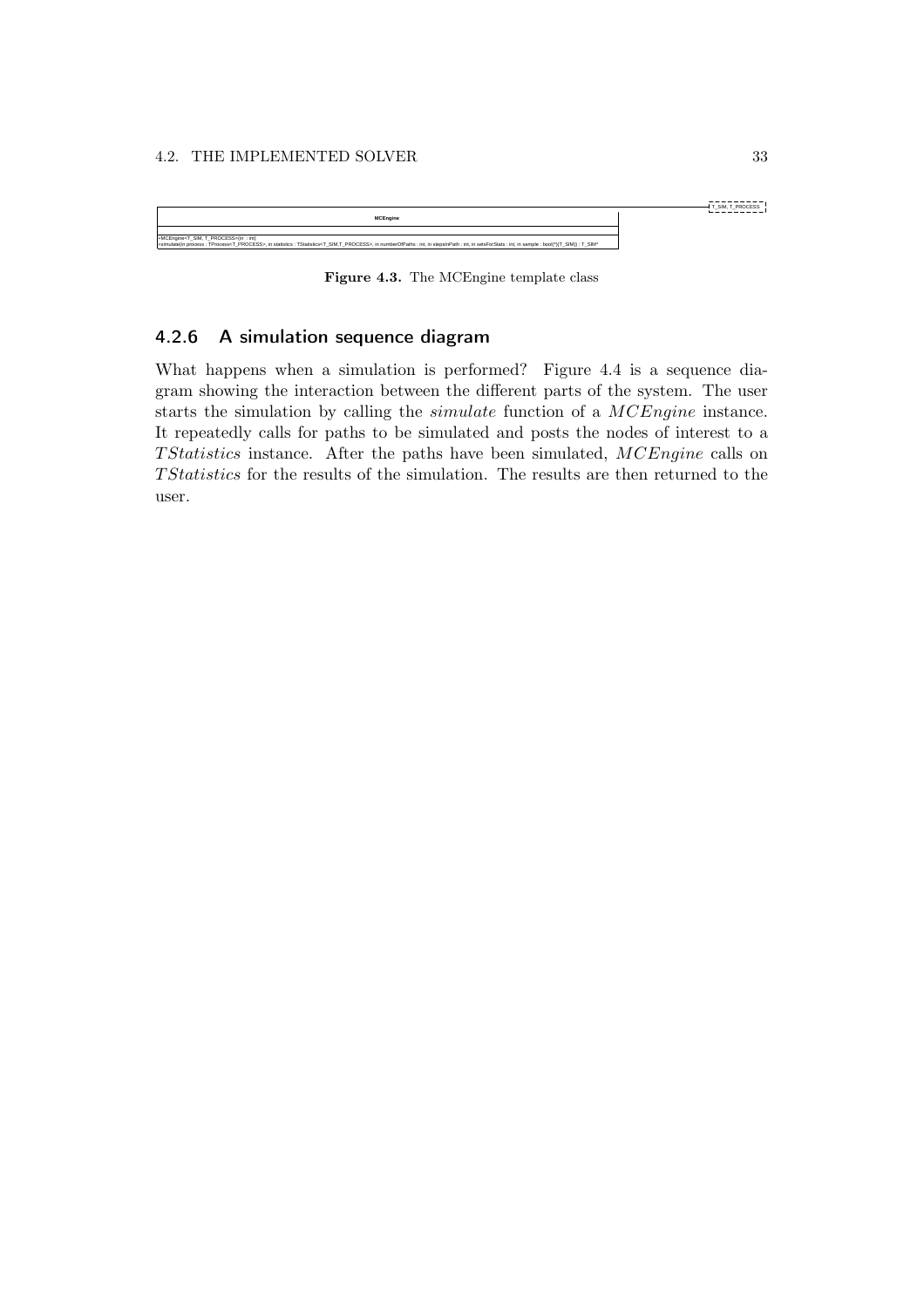

**Figure 4.4.** A Monte Carlo simulation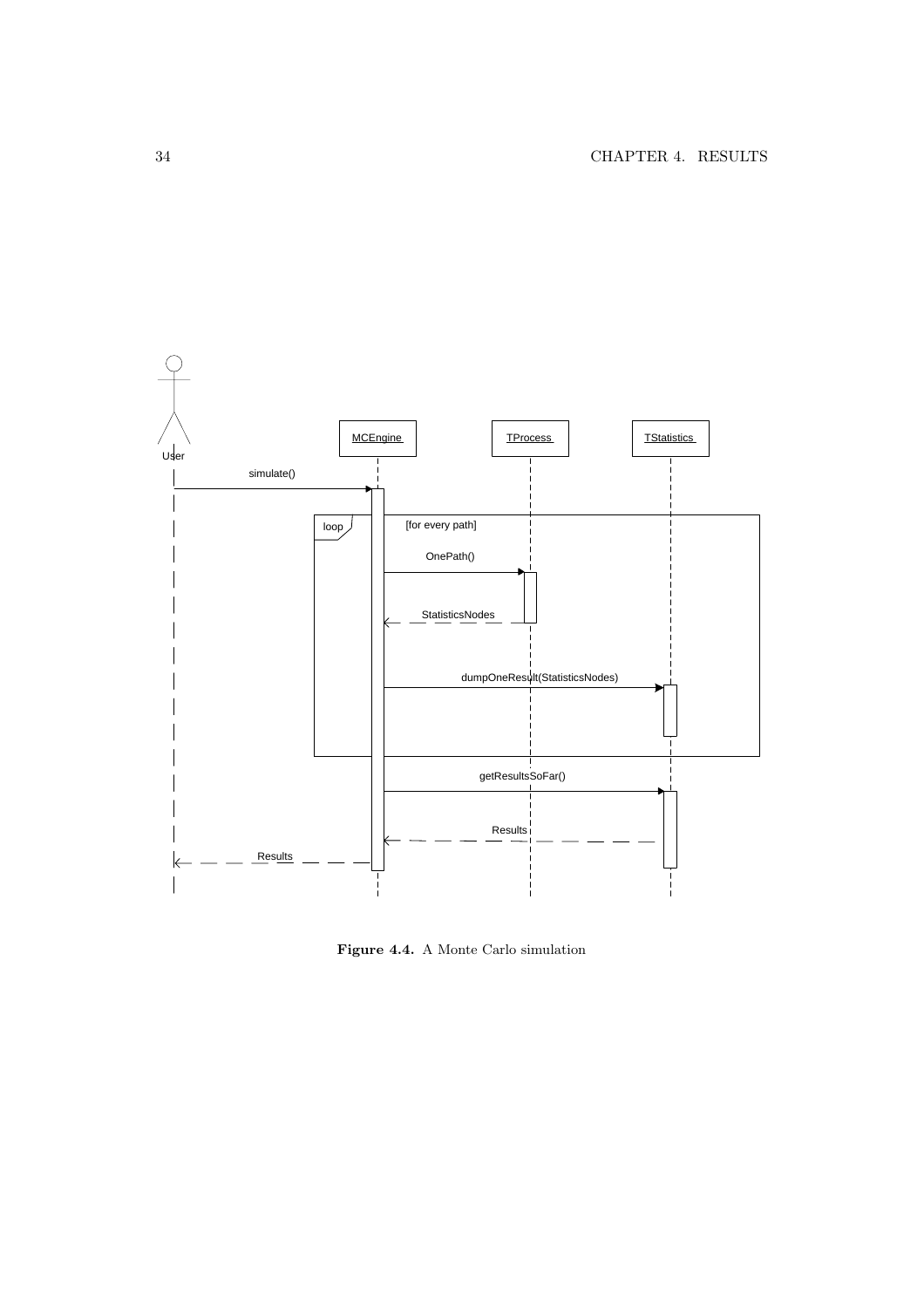# Chapter 5

# Examples

This chapter contains an example of how to use the Monte Carlo solver. We will use the engine to value two derivatives on a stock. The lifetime of both derivatives is one year. The first derivative is an ordinary call option. The second derivative is an Asian call option that uses the arithmetic mean over the last three and a half months of the year. A specification of the stock model and derivatives used is given below

## 5.1 The problem

#### 5.1.1 The underlying asset

The underlying is a stock that is assumed to follow a process defined by the Black-Scholes model. It is assumes to be defined by the following parameters:

- The variance  $\sigma = 0.30$
- The drift  $\mu = 0.05$

The model given by Black and Scholes is therefore

$$
dS = 0.05Sdt + 0.30Sdz, z \in N(0, 1)
$$
\n
$$
(5.1)
$$

For simplicity, we assume that the initial price of the stock is 1 (USD, EUR or other suitable currency). The underlying is simulated over the year in 100 steps of equal size. A year is assumed to have 365 days. Thus, every step corresponds to a period of 3.65 days. Every day is counted,not only the days when the market is open for trade.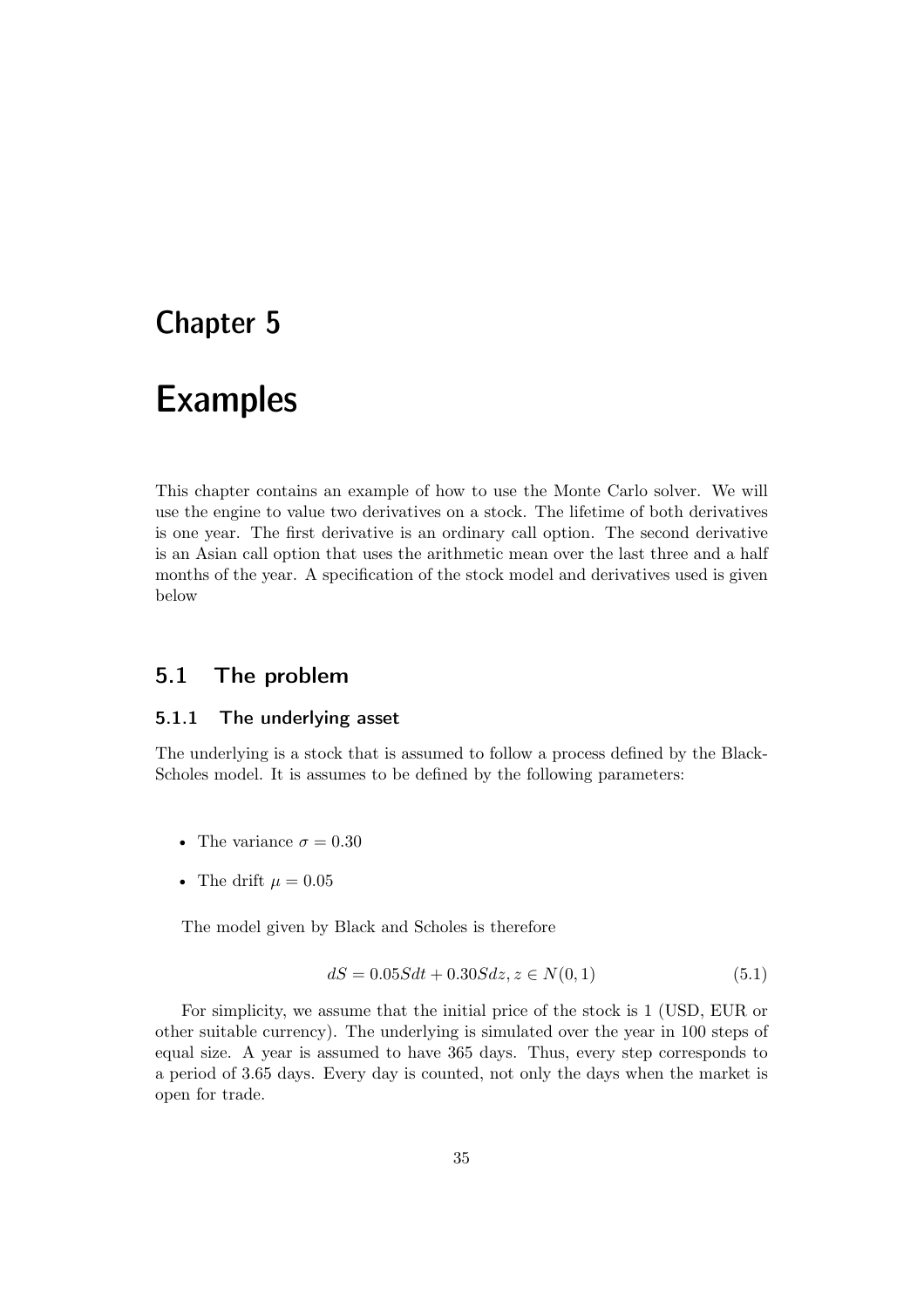#### 5.1.2 The call option

The call option (see section 2.1) has a strike price of 1.

#### 5.1.3 The Asian call option

The Asian option has a strike price of 1 and takes the arithmetic average over the last 109.5 days. This corresponds to the last 30 steps of the asset's path.

## 5.2 Setting up the solver

This section illustrates how the input for the Monte Carlo engine is set up.

#### 5.2.1 The node

For a Black- Scholes model, a node only needs to keep the asset price. In addition, the node class used in the simulation also keeps a variable for time. This time variable is used for sampling decisions. The node class used in this example is called Step. A UML class diagram of the Step is found in figure 5.1

| <b>Step</b>                      |  |  |
|----------------------------------|--|--|
| I-time : double                  |  |  |
| -value : double                  |  |  |
| +getTime() : double              |  |  |
| +setTime(in Parameter1: double)  |  |  |
| +getValue() : double             |  |  |
| +getValue(in Parameter1: double) |  |  |

**Figure 5.1.** The node class

#### 5.2.2 The underlying

The underlying is described by equation 5.1. It is passed to the Monte Carlo engine as a pointer to the function gbm:

```
Step gbm( Step prevVal){
    double dt = 0.01;
    double r = 0.05;
    double vol = 0.3;
    double t = 0;
    for(int i = 0; i < 12; i++){
```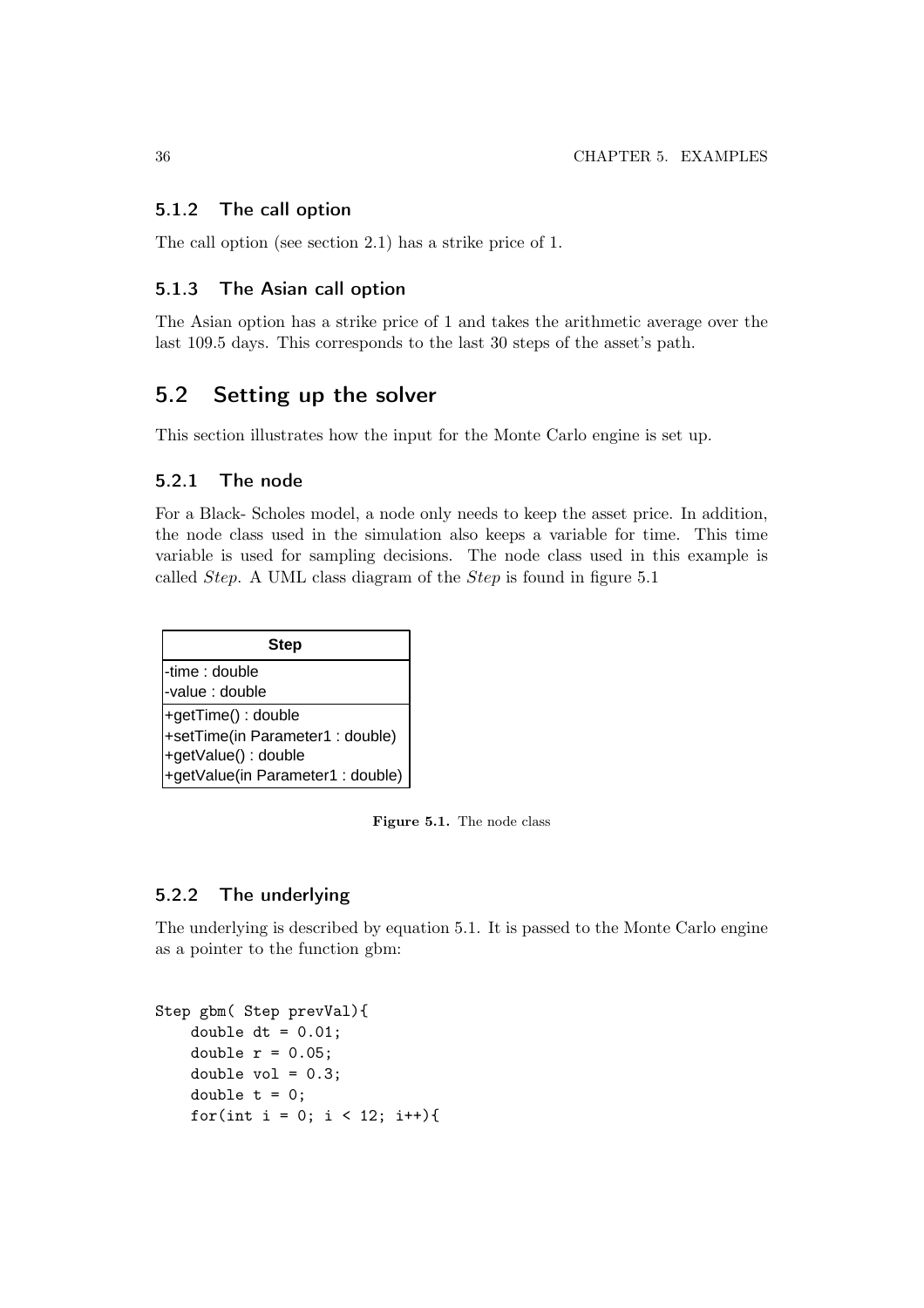```
t+= (double)rand()/RAND_MAX;
    }
   t = t - 6;
  prevVal.setValue( prevVal.getValue()*( 1 + (r*dt + vol * t* sqrt(dt))));
   prevVal.setTime( prevVal.getTime() + dt);
   return prevVal;
}
```
### 5.2.3 The call option

The call option is a statistics to calculated on the sampled data from the simulations. For every simulated path, it calculates the value of the call option with strike price 1 on the last node.

```
double call(Step** results, int numberOfResults){
double temp = 0;
for(int i = 0; i<numberOfResults; i^{++}){
    if( (results[i][STAT_STEPS-1].getValue() -1> 0))
    {
temp += ( results[i][STAT_STEPS-1].getValue()-1);
    }
}
    return temp/numberOfResults ;
}
```
We define STAT STEPS to be the number of nodes sampled for each path<sup>1</sup>.

#### 5.2.4 The Asian call option

The Asian call option is also a statistics that is calculated from the gathered data. It is more complicated to calculate, as it contains a calculation of an average.

```
double call30(Step** results, int numberOfResults){
        double temp = 0;
for(int i = 0; i<numberOfResults; i^{++}){
    double val = 0;
    for(int j = 0; j < 30; j++){
val += results[i][j].getValue();
    }
    val = val/30;if(val -1 > 0)
    {
```
 $1$ In this example, STAT STEPS will be 30.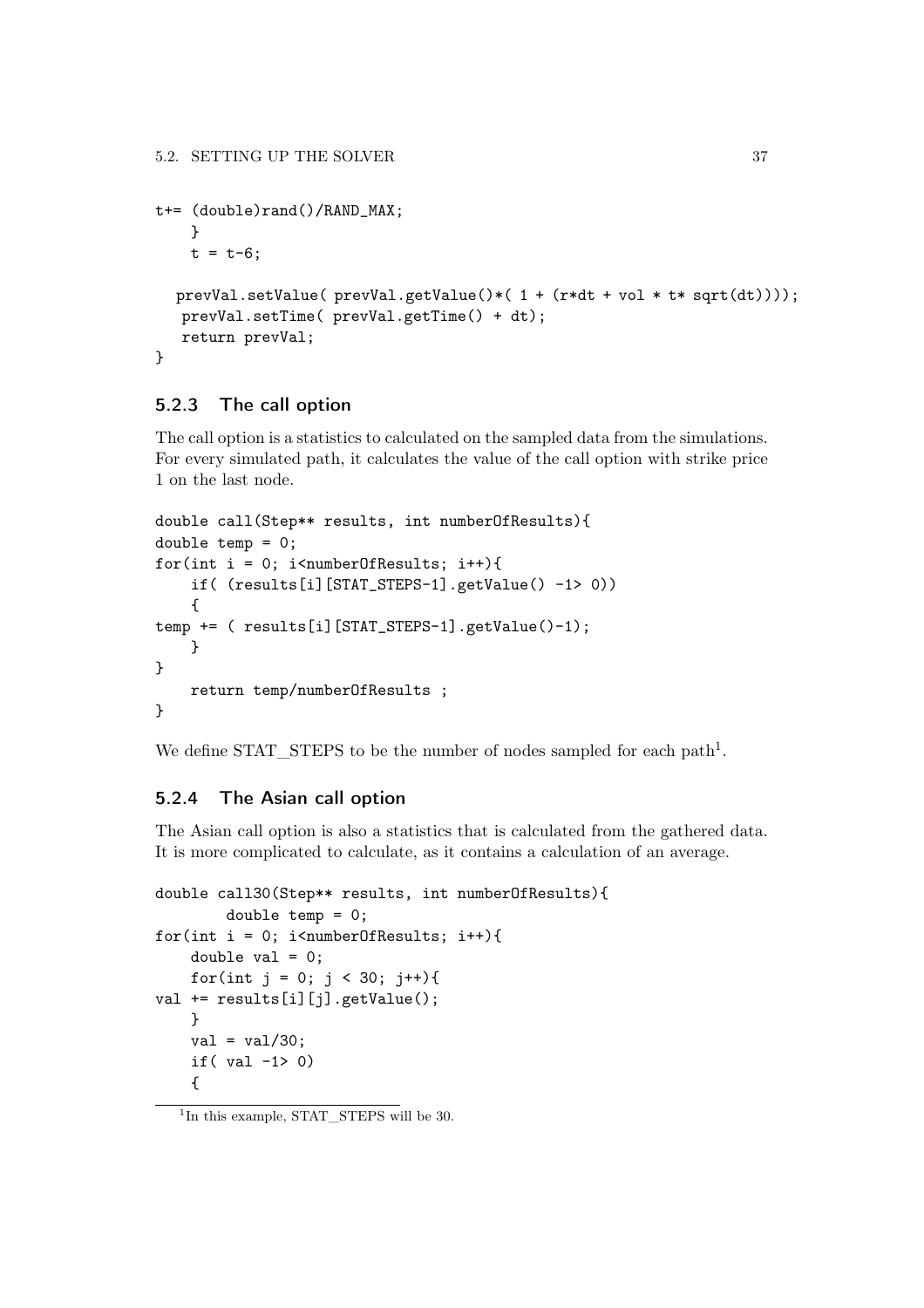```
temp += (val-1);}
}
    return temp/numberOfResults ;
}
```
# 5.2.5 The sampling function

We want to sample the last 30 nodes of every path. If we sample fewer nodes, we will not have enough data to calculate the value of the derivatives. If we sample more nodes than necessary, we will store unnecessary information and waste memory. The sampling function is used when a path is built to fill the statistics- array2. The sampling function used in the simulation is given below:

```
bool sample30(Step s){
    double d = 0.5;
    double st = s.getTime();
    if( st >= 0.685 ){
return true;
    }
    else{
return false;
}
}
```
# 5.3 The results

The simulation was carried out with an increasing number of paths for both the derivatives. The results of the simulation for the call option and the Asian call option are given in diagrammes 5.2 and 5.3 respectively.

 ${}^{2}$ See section 4.2.3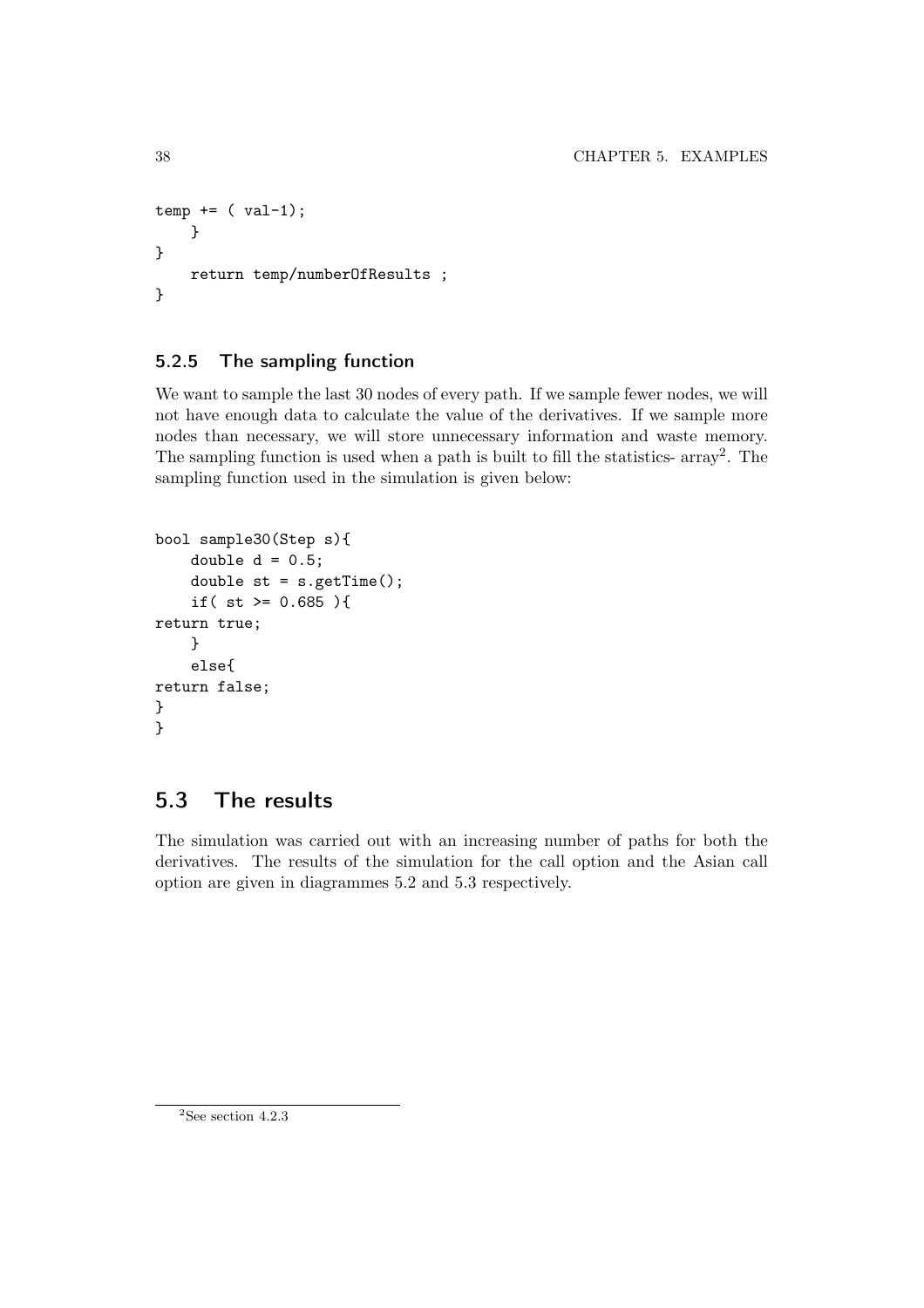

**Figure 5.2.** The call option



**Figure 5.3.** The call30